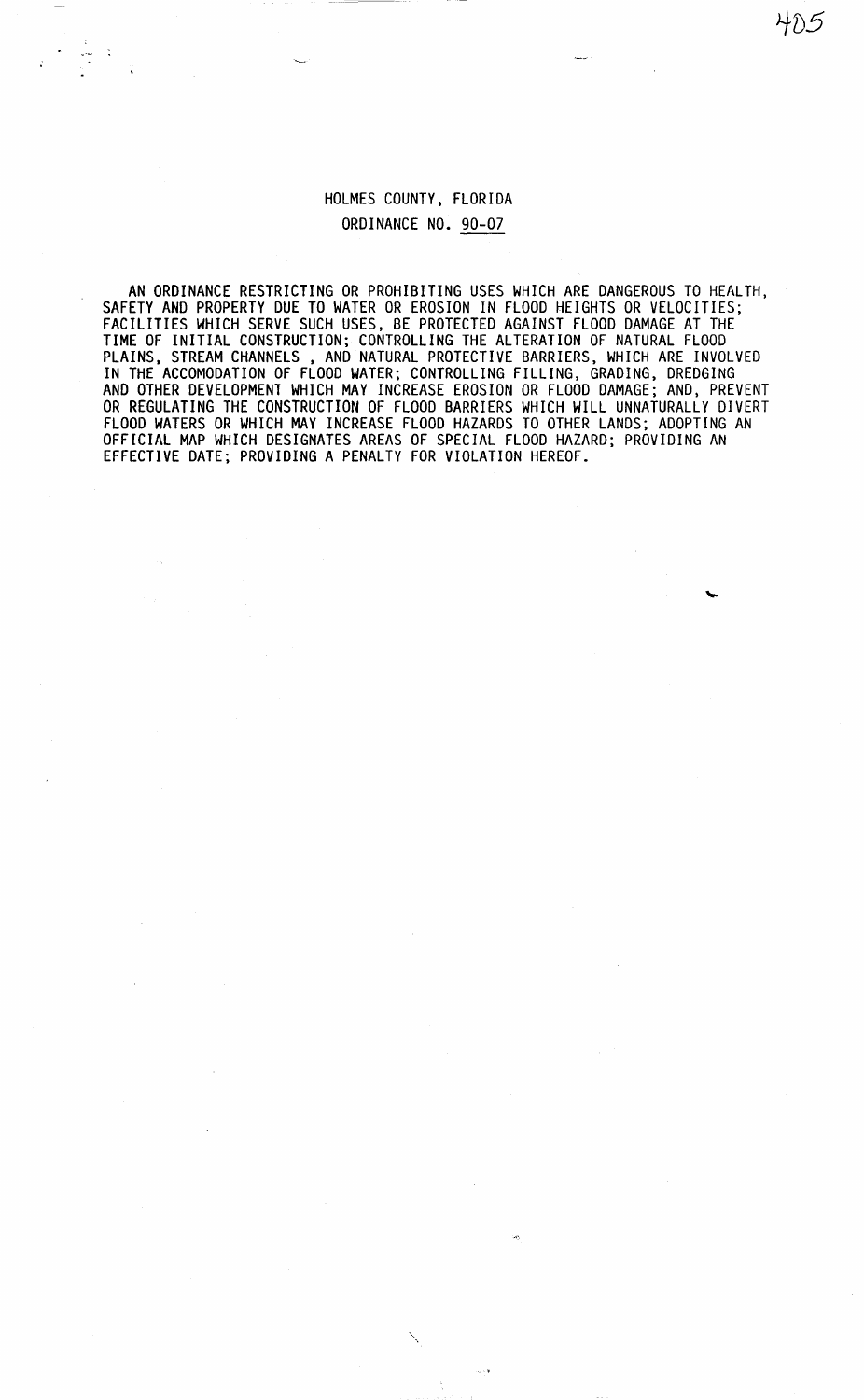## HOLMES COUNTY, FLORIDA

### ORDINANCE NO. 90-07

#### FLOOD DAMAGE PREVENTION ORDINANCE

## ARTICLE 1. STATUTORY AUTHORIZATION, FINDINGS OF FACT, PURPOSE AND OBJECTIVES.

## SECTION A. STATUTORY AUTHORIZATION.

The Legislature of the State of Florida has in Florida Statutes 125.01 and 125.66 delegated the responsibility to local governmental units to adopt regulations designed to promote the public health, safety and general welfare of its citizenry. Therefore, the Holmes County Board of County Commissioners, of Holmes County, Florida does ordain as follows:

## SECTION B. FINDINGS OF FACT

- (1) The flood hazard areas of Holmes County, Florida are subject to periodic inundation which results in loss of life and property health and safety hazards, disruption of commerce and governmental services, extraordinary public expenditures for flood protection and relief, and impairment of the tax base, all of which adversely affect the public health, safety and general welfare.
- (2) These flood losses are caused by the cumulative effect of obstructions in floodplains causing increases in flood heights and velocities, and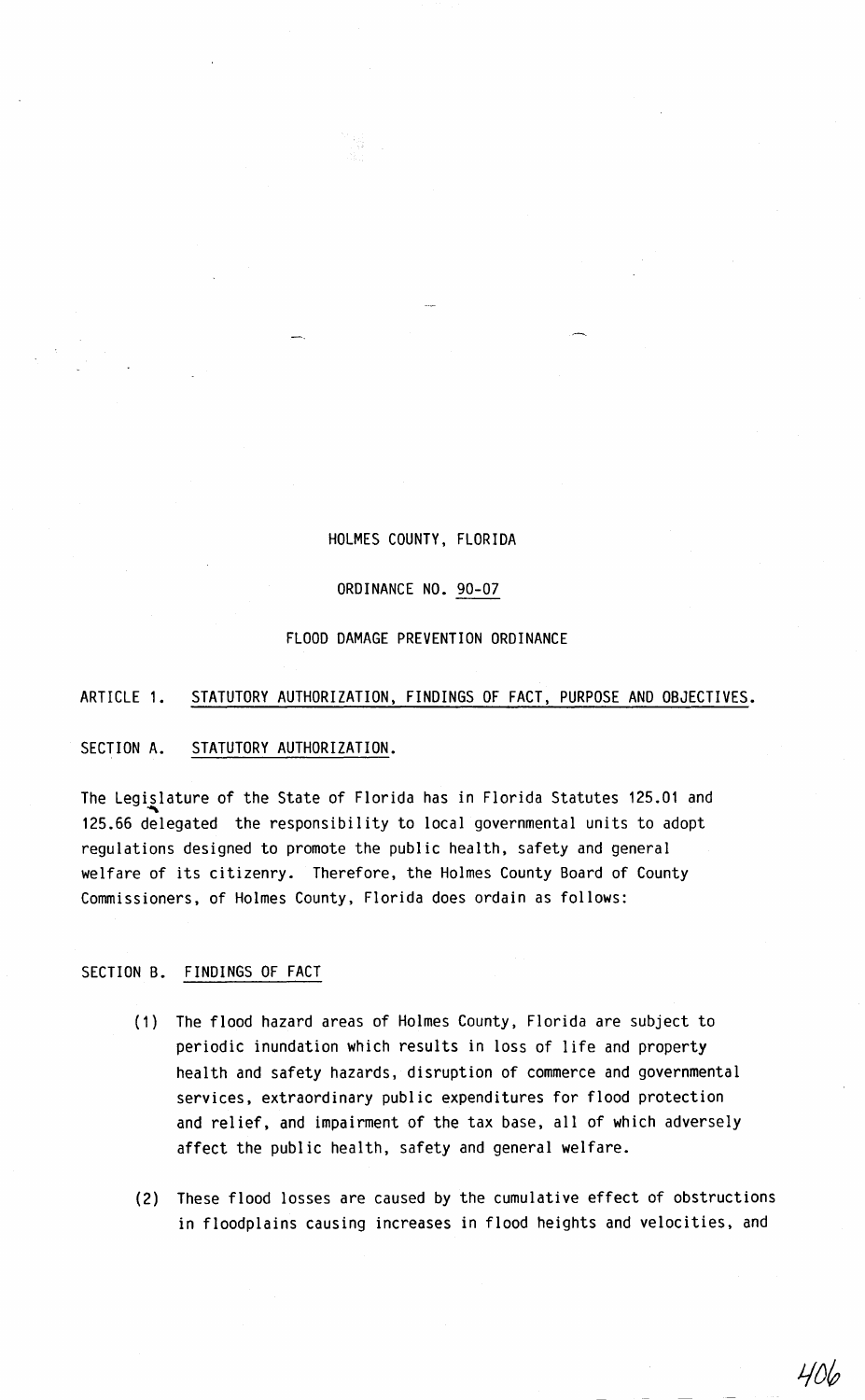2

by the occupancy in flood hazard areas by uses vulverable to floods or hazardous to other lands which are inadequately elevated, floodproofed, or otherwise unprotected from flood damages.

## SECTION C. STATEMENT OF PURPOSE.

فسيمتع المستحقين

It is the purpose of this ordinance to promote the public health, safety and general welfare and to minimize public and private losses due to flood conditions in specific areas by provisions designed to:

- (1) restrict or prohibit uses which are dangerous to health, safety and property due to water or erosion hazards, or which result in damaging increases in erosion or in flood heights or velocities;
- (2) require that uses vulnerable to floods, including facilities wh"tch serve such uses, be protected against flood damage at the time of initial construction;
- (3) control the alteration of natural floodplains, stream channels, and natural protective barriers which are involved in the accommodation of flood waters;
- (4) control filling, grading, dredging, and other development which may increase erosion or flood damage, and;
- (5) prevent or regulate the construction of flood barriers which will unnaturally divert flood waters or which may increase flood hazards to other lands.

ų.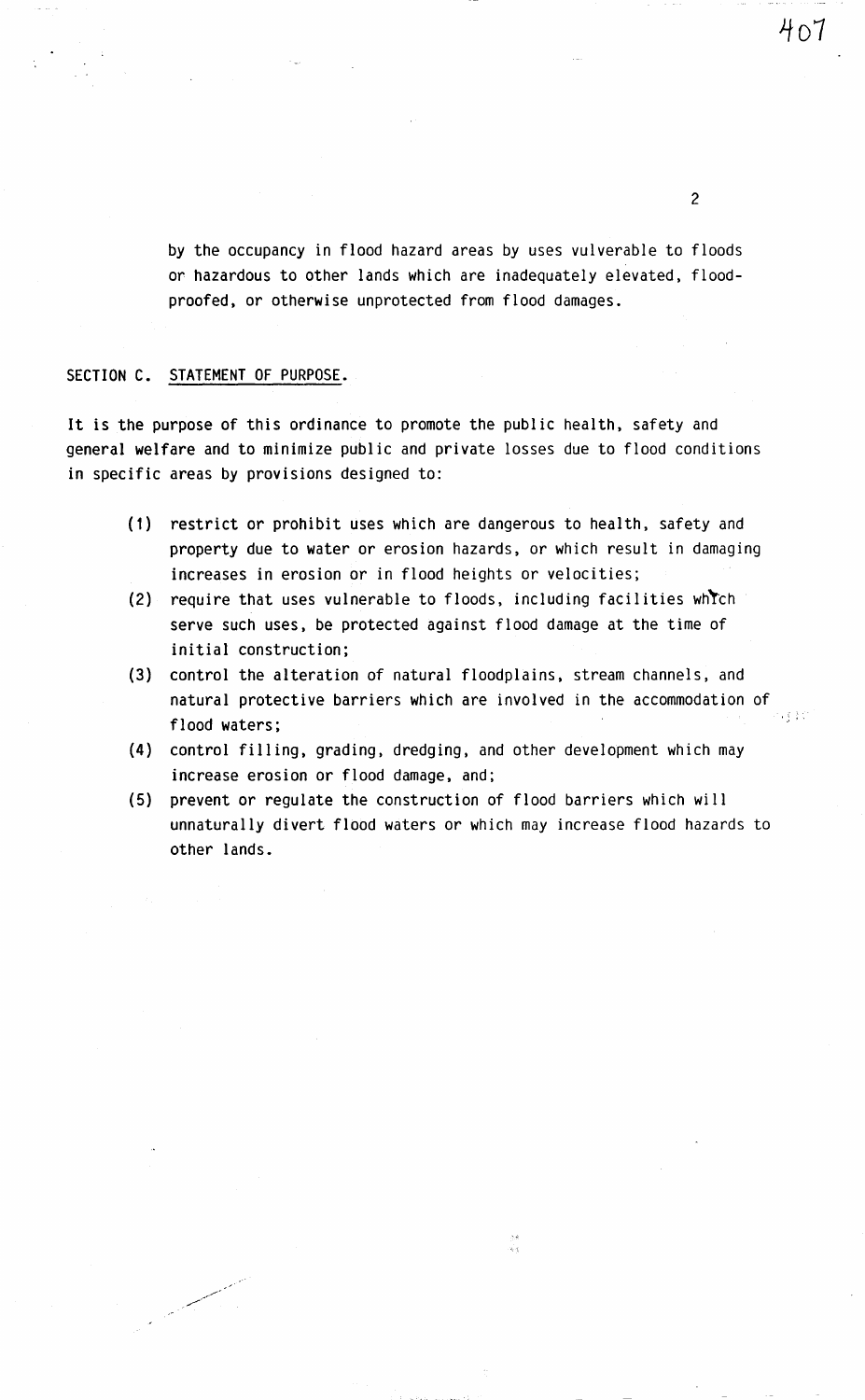## SECTION D. OBJECTIVES.

The objectives of this ordinance are:

(1) to protect human life and health;

pilis.

- (2) to minimize expenditure of public money for costly flood control projects;
- (3) to minimize the need for rescue and relief efforts associated with flooding and generally undertaken at the expense of the general public;
- (4) to minimize prolonged business interruptions;
- (5) to minimize damage to public facilities and utilities such as water and gas mains, electric, telephone and sewer lines, street and bridges located in floodplains;
- $\rightarrow$  (6) to help maintain a stable tax base by providing for the sound use and development of flood prone areas in such a manner as to minimize flood blight areas, and;
	- (7) to insure that potential home buyers are notified that property is in a flood area.

## ARTICLE 2 DEFINITIONS.

Unless specifically defined below, words or phrases used in this ordinance shall be interpreted so as to give them the meaning they have in common usage and to give this ordinance its most reasonable application.

3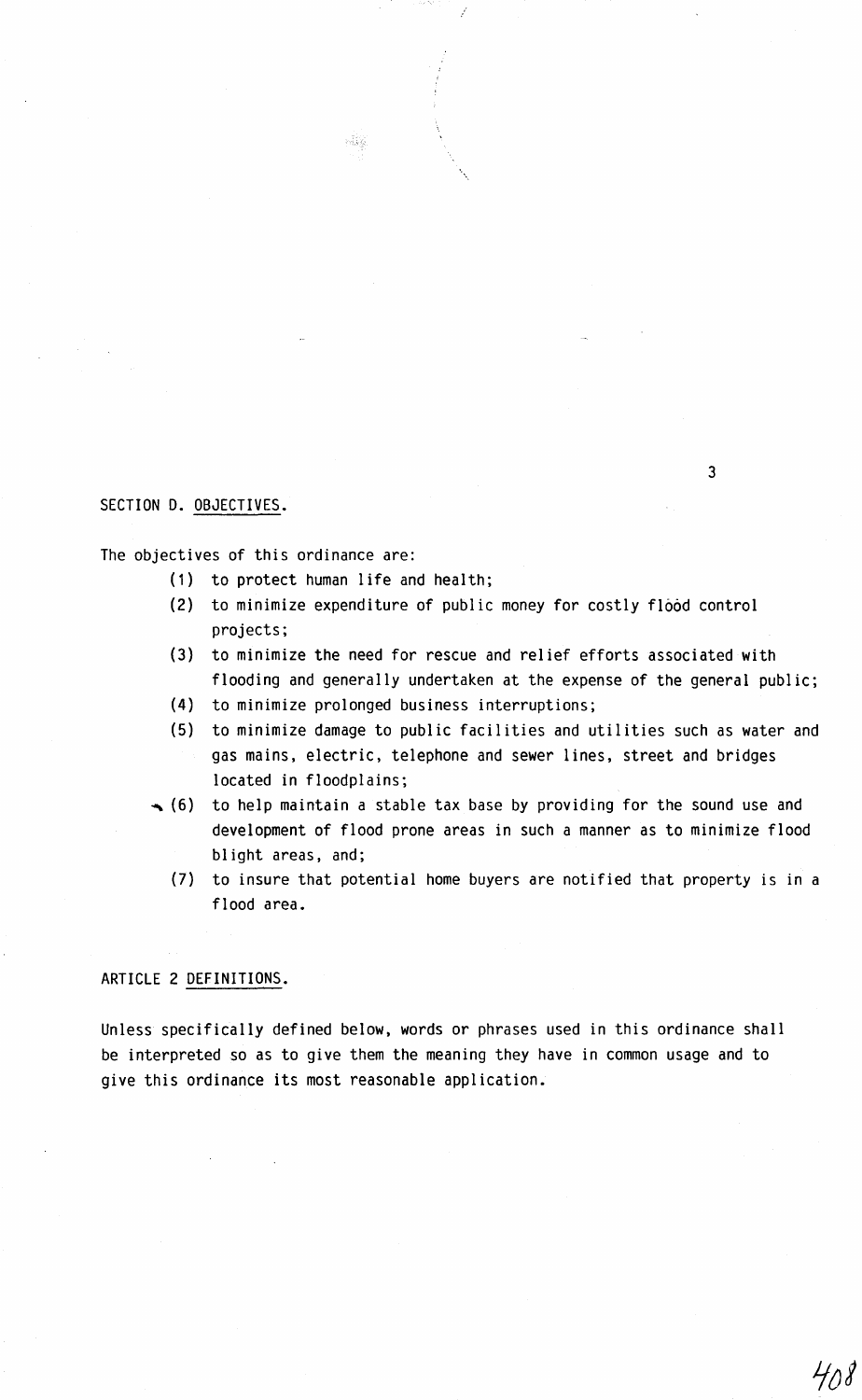4

"Addition (to an existing building)" means any walled and roofed expansion to the perimeter of a building in which the addition is connected by a common load-bearing wall other than a fire wall. Any walled and roofed addition which is connected by a fire wall or is separated by independent perimeter load-bearing walls is new construction.

"Appeal" means a request for a review of the Building Inspector's interpretation of any provision of this ordinance or a request for a variance.

"Area of shallow flooding" means a designated AO or VO Zone on a commmunity's Flood Insurance Rate Map (FIRM) with base flood depths from one to three feet where a clearly defined channel does not exist, where the path flooding is unpredictable and indeterminate, and where velocity flow may be evident.

"Area of special flood hazard" is the land in the floodplain within a community subject to a one percent or greater chance of flooding in any given year.

"Base flood" means the flood having a one percent chance of being equaled or exceeded in any given year.

"Basement" means that portion of a building having' its floor subgrade (below ground level) on all sides.

"Building"means any structure built for support, shelter, or enclosure for any occupancy or storage.

, */* 

竹為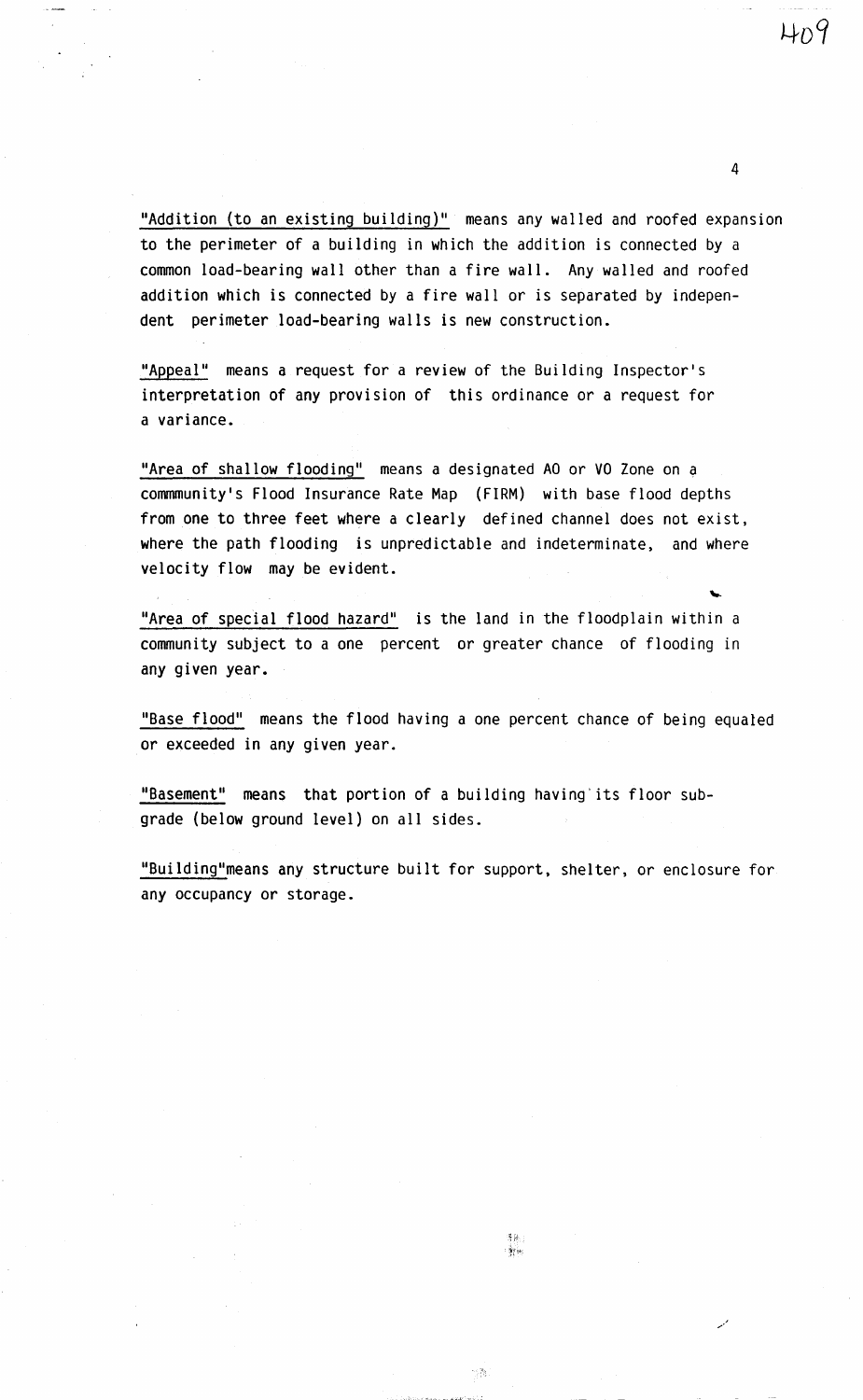"Development" means any man made change to improved or unimproved real estate, including, but not limited to, buildings or other structures, mining, dredging, filling, grading, paving, excavating, drilling operations, or permanent storage of materials or equipment.

彩影

"Elevated building" means a non-basement building to have the lowest floor elevated above the ground level by means of fill, solid foundation perimeter walls, pilings, columns (posts and piers), shear walls, or breakaway walls.

"Existing Construction" Any structure for which the "start of construction" commenced before (the effective date of the first floodplain management code, ordinance, or standard based upon specific technical base flood elevation data which establishes the area of special flood hazard) or (specific date).

"Existing manufactured home park or subdivision" means a manufactured home park or subdivision for which the construction of facilities for servicing the lots on which the manufactured homes are to be affixed (including at a minimum the installationn of utilities, the construction of streets, and either final site grading or the pouring of concrete pads) is completed before the effective date of the flood plain management regulations adopted by a community (before the effective date of the first floodplain management code, ordinance or standard based upon specific technical base flood elevation data which established the area of special flood hazard) or (specific date).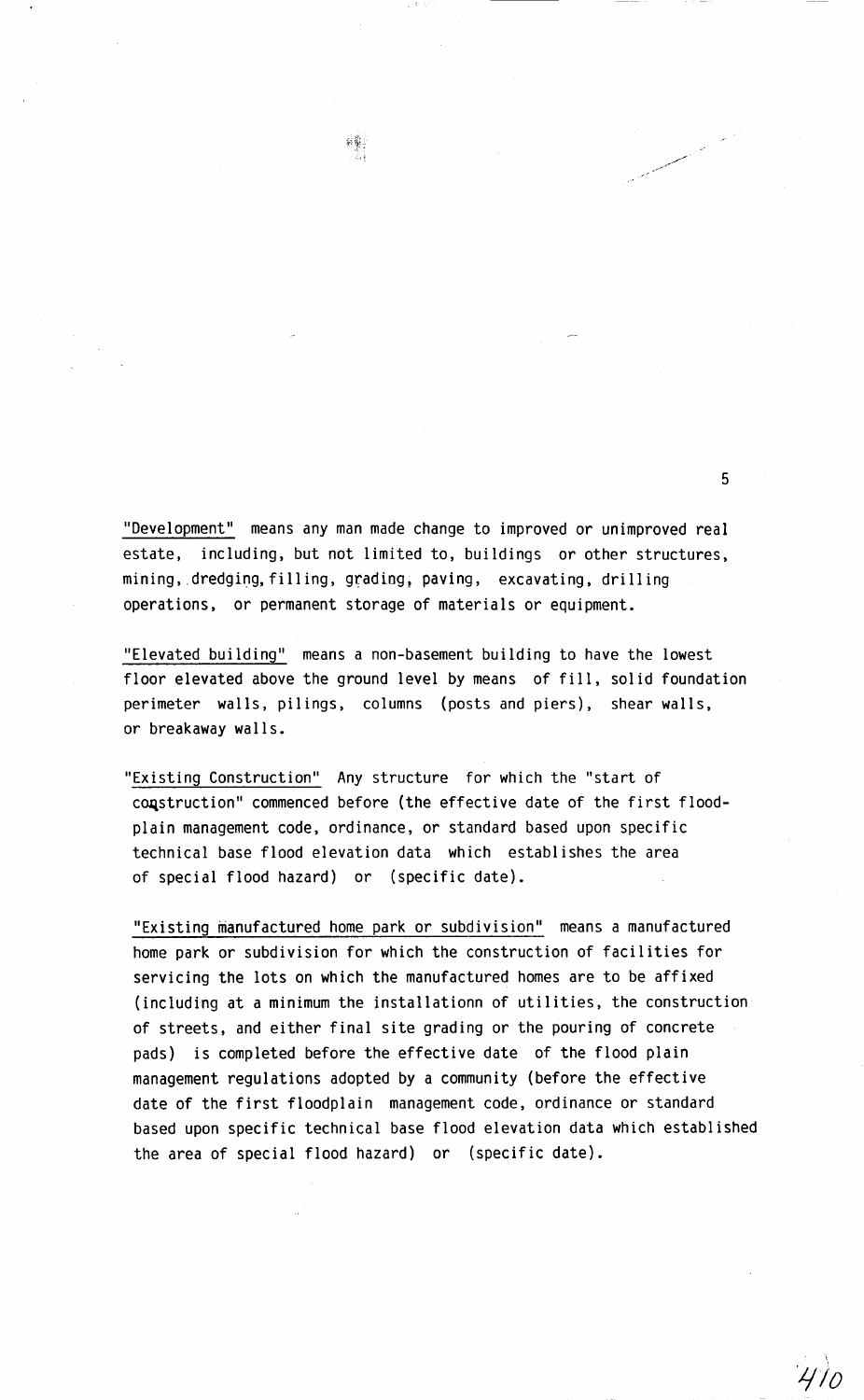"Expansion to an existing manufactured home park or subdivision" means the preparation of additional sites by the construction of facilities for servicing the lots on which the manufactured homes are to be affixed (including the installation of utilities, the construction of streets, and either final site grading or the pouring of concrete pads).

"Flood" or "flooding" means a general and temporary condition of partial or complete inundation of normally dry land areas from:

- (1) the overflow of inland or tidal waters;
- (2) the unusual and rapid accumulation or runoff of surface waters from any source.

"Flood Hazard Boundary Map (FHBM)" means an official map of a community, issued by the Federal Emergency Management Agency, where the boundaries of the areas of special flood hazard have been defined as Zone A.

"Flood Insurance Rate Map (FIRM)" means an official map of a community, on which the Federal Emergency Management Agency has delineated both the areas of special flood hazard and the risk premium zones applicable to the community.

"Flood Insurance Study" is the official report provided by the Federal Emergency Management Agency. The report contains flood profiles, as well as the Flood Boundary Floodway Map and the water surface elevation of the base flood.

"Floodway" Means the channel of a river or other watercourse and the adjacent land areas that must be reserved in order to discharge the base flood without cumulatively increasing the water surfce elevation more than one foot.

> 중반도 新疆市

 $4.35%$ 

**未知的情况的比较高**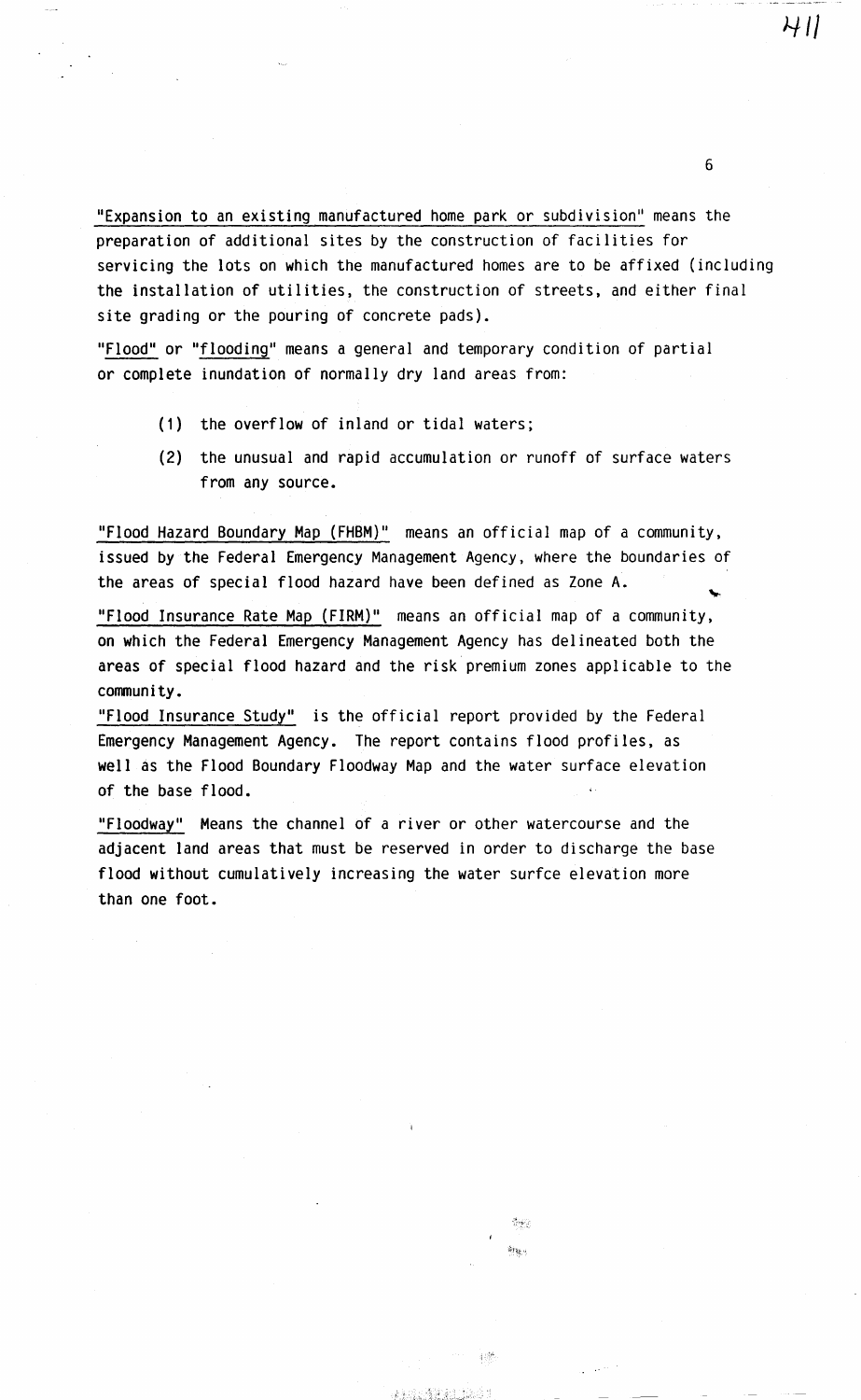"Floor" means the top surface of an enclosed area in a building (including basement), i.e., top of slab in concrete slab construction or top of wood flooring in wood frame construction. The term does not include the floor of a garage used solely for parking vehicles.

್ಯಾರೆಟಿಗ್ ಬಿ

7

 $412$ 

"Functionallydependent facility" means a facility which cannot be used for its intended purpose unless it is located or carried out in close proximity to water, such as a docking or port facility necessary for the loading and unloading of cargo or passengers, shipbuilding, ship repair, or seafood processing facilities. The term does not include long-term storage, manufacture, sales, or service facilities.

"Highest adjacent grade" means the highest natural elevation of the ground surface, prior to construction, next to the proposed walls of a building.

"Historic Structure" means any structure that is

- a. Listed individually in the National Register of Historic Places (a listing maintained by the Department of Interior) or preliminarily determined by the Secretary of the Interior as meeting the requirements for individual listing on the National Register:
- b. Certified or preliminarily determined by the Secretary of the Interior as contributing to the historical significance of a registered historic district or a district preliminarily determined by the Secretary to qualify as a registered historic district:

c. Individually listed on a state inventory of historic places in states with historic preservation programs which have been approved by the Secretary of the Interior; or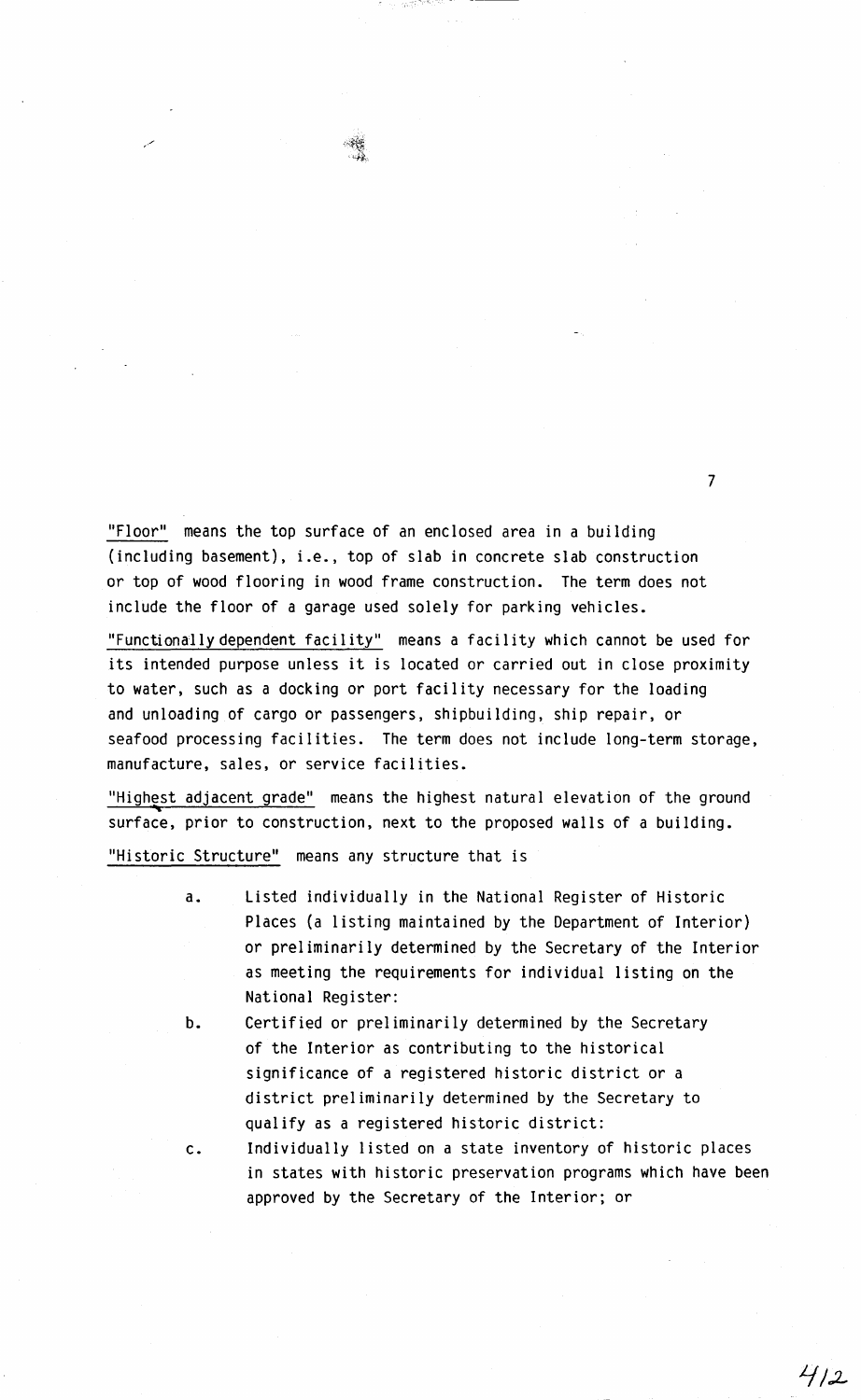413

d. Individually listed on a local inventory of historic places in communities with historic preservation programs that have been certified either:

- 1. By an approved state program as determined by the Secretary of the Interior, or
- 2. Directly by the Secretary of the Interior in states without approved programs.

"Manufactured home" means a building, transportable in one or more sections, which is built on a permanent chassis and designed to be used with or without a permanent foundation when connected to the required utilities. The term also includes park trailers, travel trailers, and similar transportable struttures placed on a site for 180 consecutive days or longer and intended to be improved property.

"Mean Sea Level" means the average height of the sea for all stages of the tide. It is used as a reference for establishing various elevations within the floodplain. For purposes of this ordinance, the term is synonymous with National Geodetic Vertical Datum (NGVD)

"National Geodetic Vertical Datum (NGVD)" as corrected in 1929 is a vertical control used as a reference for establishing varying elevations within the floodplain.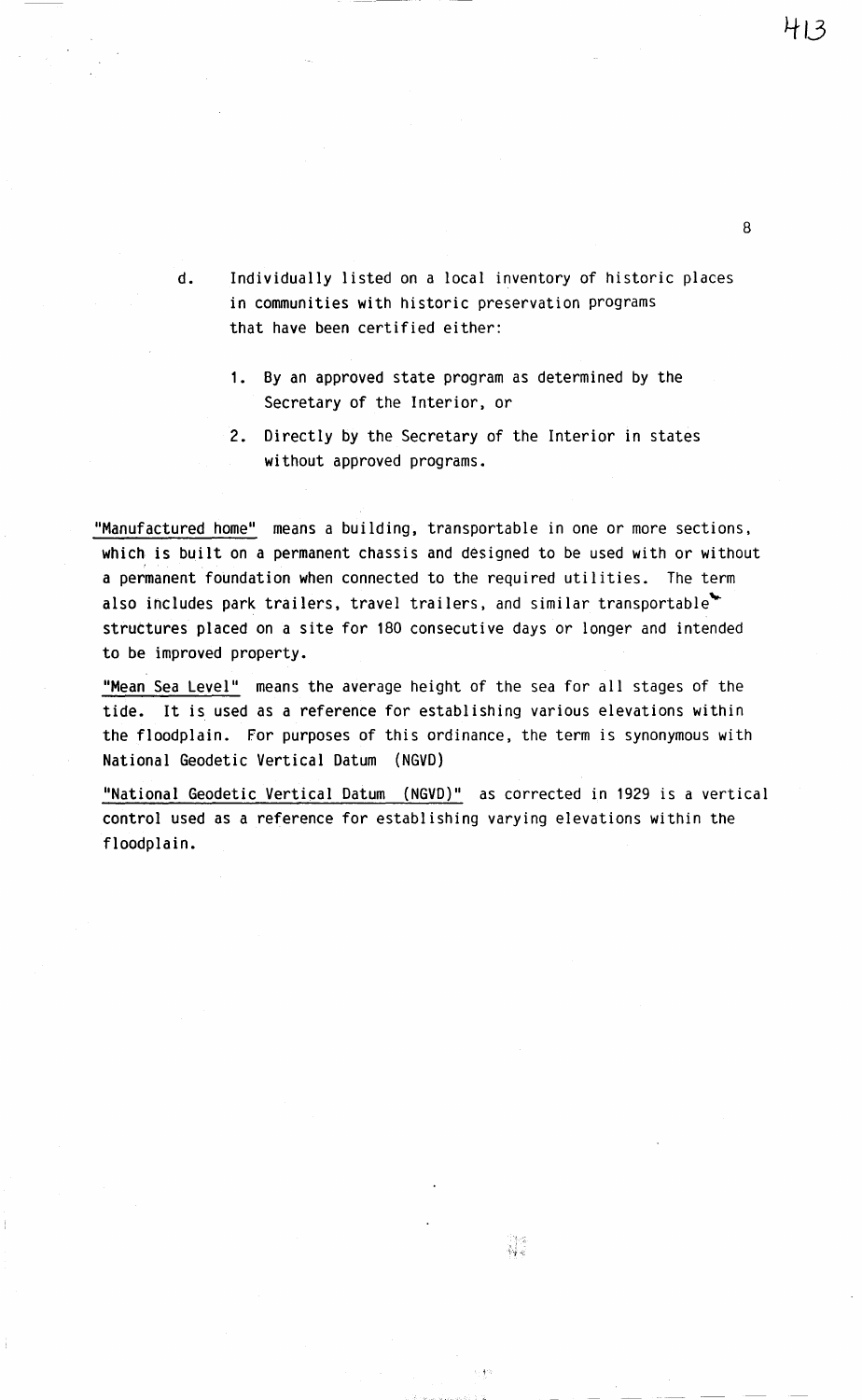"New construction" Any structure for which the "start of construction" commenced after (the effective date of the first floodplain management code, ordinance, or standard based upon specific technical base flood elevation data which establishes the area of special flood hazard.) or (specific date). The term also includes any subsequent improvements to such structure.

"New manufactured home park or subdivision" means a manufactured home park or subdivision for which the construction of facilities for servicing the lots on which the manufactured homes are to be affixed (including at a minimum, the installation of utilities, the construction of streets, and either final site grading or the pouring of concrete pads) is completed on or after the effective date of floodplain management regulations adopted by a community.

"Recreational vehicle" Means a vehicle which is:

- a. built on a single chassis;
- b. 400 square feet or less when measured at the largest horizontal projection;
- c. designed to be self-propelled or permanently towable by a light duty truck; and
- d. designed primarily not for use as a permanent dwelling but as temporary living quarters for recreational, camping, travel, or seasonal use.

"Start of construction" (for other than new construction or substantial improvements under the Coastal Barrier Resources Act (P.L. 97-348), includes substantial improvement, and means the date the building permit was issued.

 $\sim 10^{11}$  eV  $^{-2}$ 

9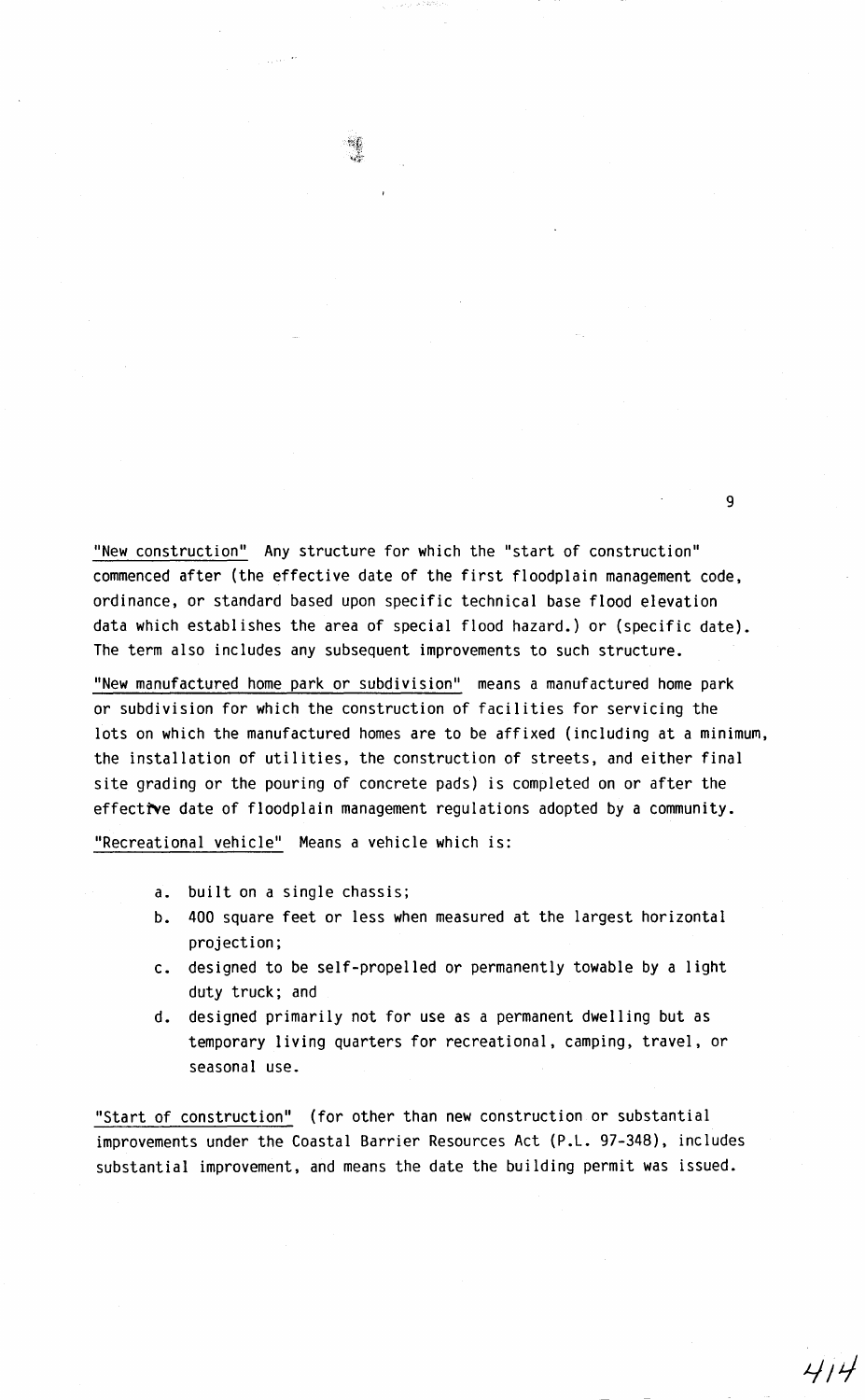*ti /5* 

10

provided the actual start of construction, repair, reconstruction, or improvement was within 180 days of the permit date. The actual start means the first placement of permanent construction of a building {including a manufactured home) on a site, such as the pouring of slabs or footings, installation of piles, construction of columns or any work beyond the state of excavation or the placement of a manufactured home on a foundation. Permanent construction does not include land preparation, such as clearing, grading and filling; nor does it include the installation of streets and/or walkways; nor does it include excavation for a basement, footings, piers or foundations or the erection of temporary forms; nor does it include the installation on the property of accessory buildings, such as garages or sheds not occupied as dwelling units or not part of the main building. For a substantial improvement, the actual start of construction means the first alteration of any wall, ceiling, floor, or other structural part of a building, whether or not that alteration affects the external dimensions of the building.<br>"Structure" means a walled and roofed building that is principally asove ground, a manufactured home, a gas liquid storage tank, or other man-made facilities or infrastructures.

"Substantial damage'' means damage of any origin sustained by a structure whereby the cost of restoring the structure to its before damaged condition would equal or exceed 50 percent of the market value of the structure before the damage occurred.

"Substantial improvement'' means any combination of repairs, reconstruction, alteration, or improvement to a building, taking place during (the life of a



I

I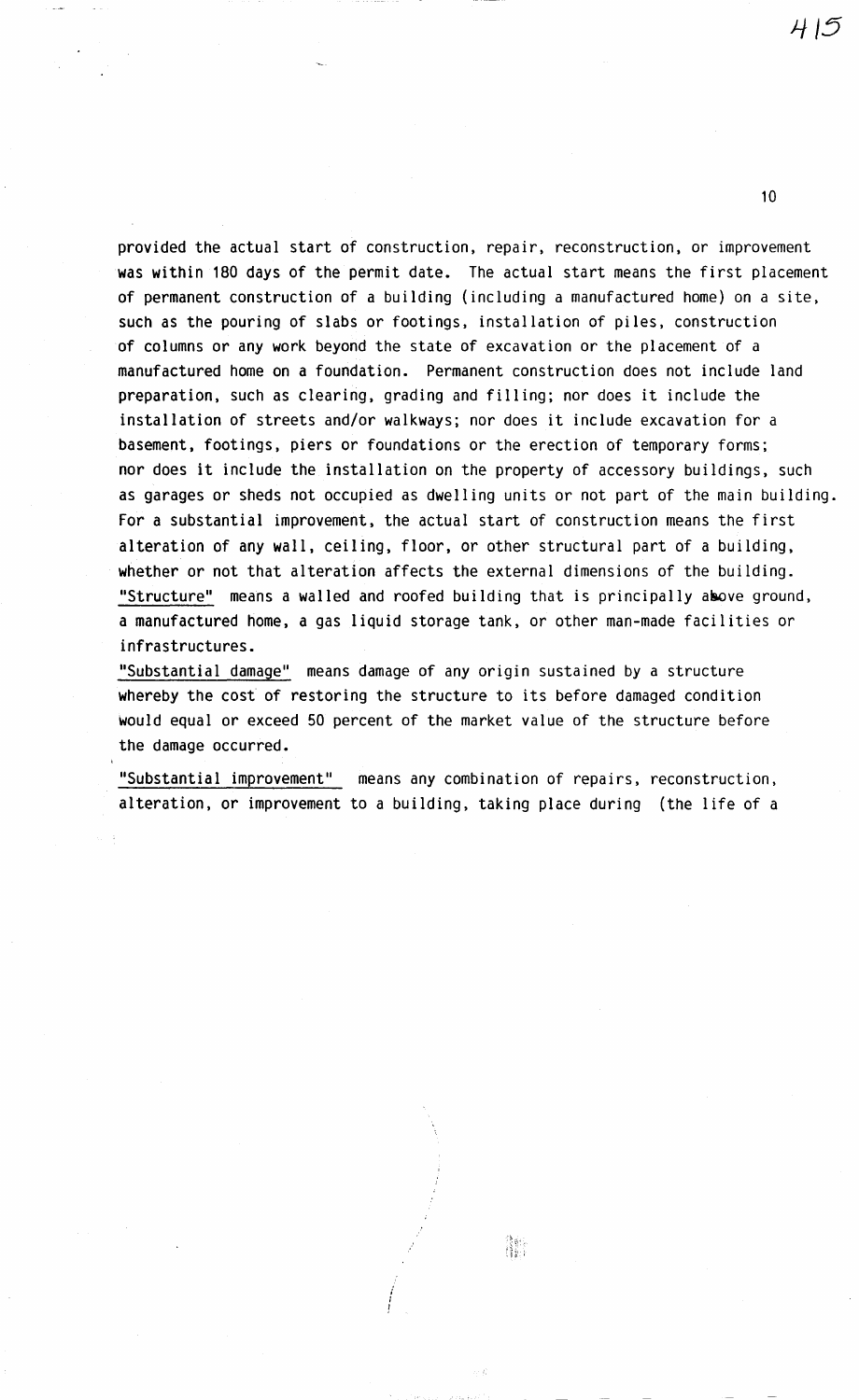building) (a twenty (20) year period), in which the cumulative cost equals or exceeds fifty percent of the market value of the building. The market value of the building should be (1) the appraised value of the building prior to the start of the initial repair or improvement, or (2) in the case of damage, the value of the building prior to the damage occurring. This term includes structures which have incurred "substantial damage", regardless of the actual repair work performed. For the purposes of this definition, "substantial improvement" is considered to occur when the first alteration of any wall, ceiling, floor, or other structural part of the building commences, whether or not that alteration affects the external dimensions of the building. The term does not, however, include any project for improvement of a building required to comply with existing health, sanitary, or safety code specifications which have been identified by the Code Enforcement Official and which are solely necessary to assure safe living conditions.

 $\frac{1}{2}$ 

''Substantially improved existing manufactured home parks or subdivisions" is where the repair, reconstruction, rehabilitation or improvement of the streets, utilities and pads equals or exceeds 50 percent of the value of the streets, utilites and pads before the repair, reconstruction or improvement commenced.

"Variance" is a grant of relief from the requirements of this ordinance which permits construction in a manner otherwise prohibited by this ordinance where specific enforcement would result in unnecessary hardship.

ARTICLE 3 GENERAL PROVISIONS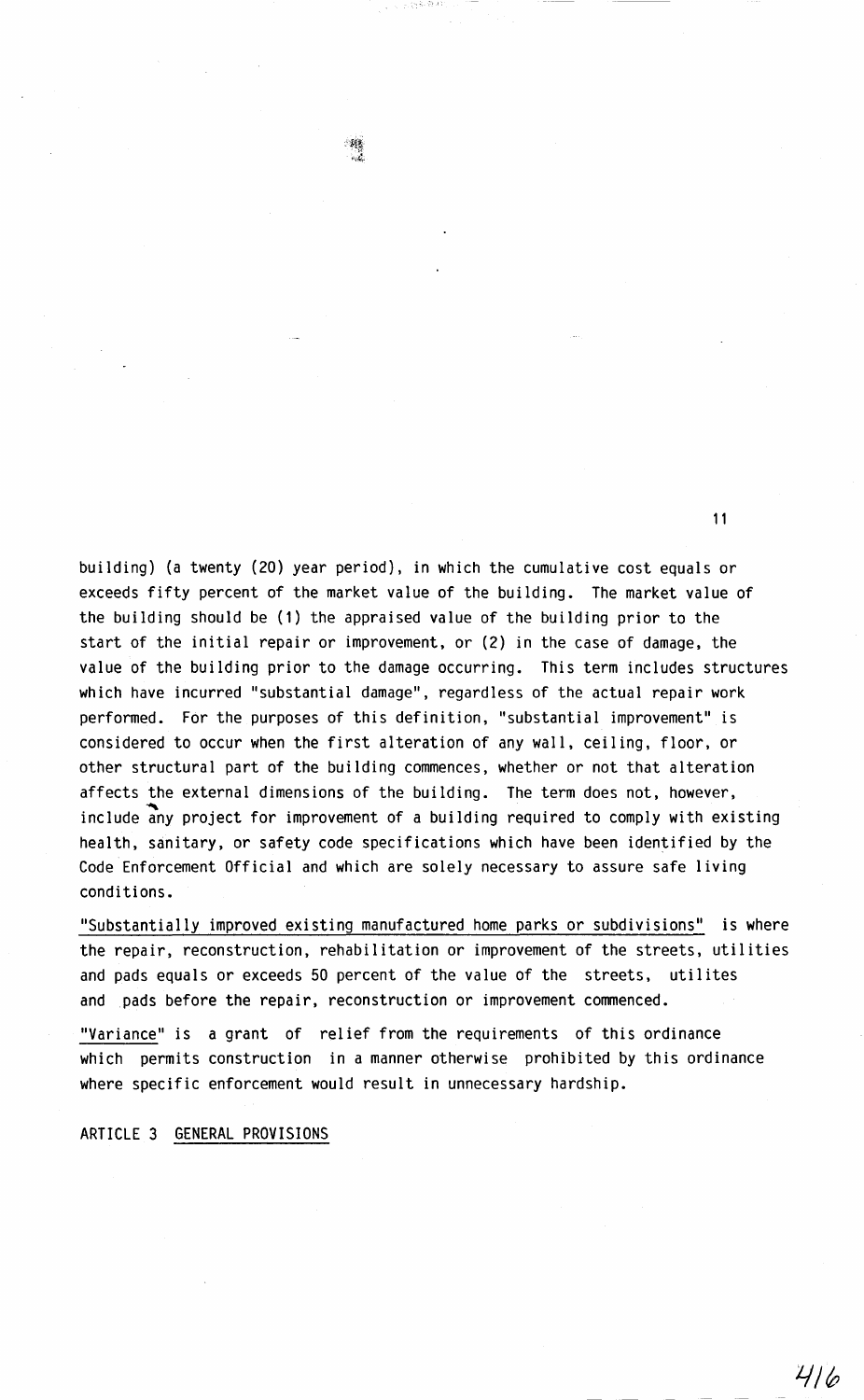### SECTION A. LANDS TO WHICH THIS ORDINANCE APPLIES.

This ordinance shall apply to all areas of special flood hazard within the jurisdiction of Holmes County.

#### SECTION B. BASIS FOR ESTABLISHING THE AREAS OF SPECIAL FLOOD HAZARD.

The areas of special flood hazard identified by the Federal Emergency Management Agency in its flood insurance study and maps, dated December 5, 1990, with accompanying maps and other supporting data, and any revision thereto, are adopted by reference and declared to be a part of this ordinance.

#### SECTION C. ESTABLISHMENT OF DEVELOPMENT PERMIT.

A Development Permit shall be required in conformance with the provision of this ordinance prior to the commencement of any development activities.

#### SECTION D. COMPLIANCE.

\_,-"---

----------------...

--------------------- -

No structure or land shall hereafter be located, extended, converted or structurally altered without full compliance with the terms of this ordinance and other applicable regulations.

## SECTION E. ABROGATION AND GREATER RESTRICTIONS.

This ordinance is not intended to repeal, abrogate or impair any existing easements, covenants, or deed restrictions. However, where this ordinance and another conflict or overlap, whichever imposes the more stringent restrictions shall prevail.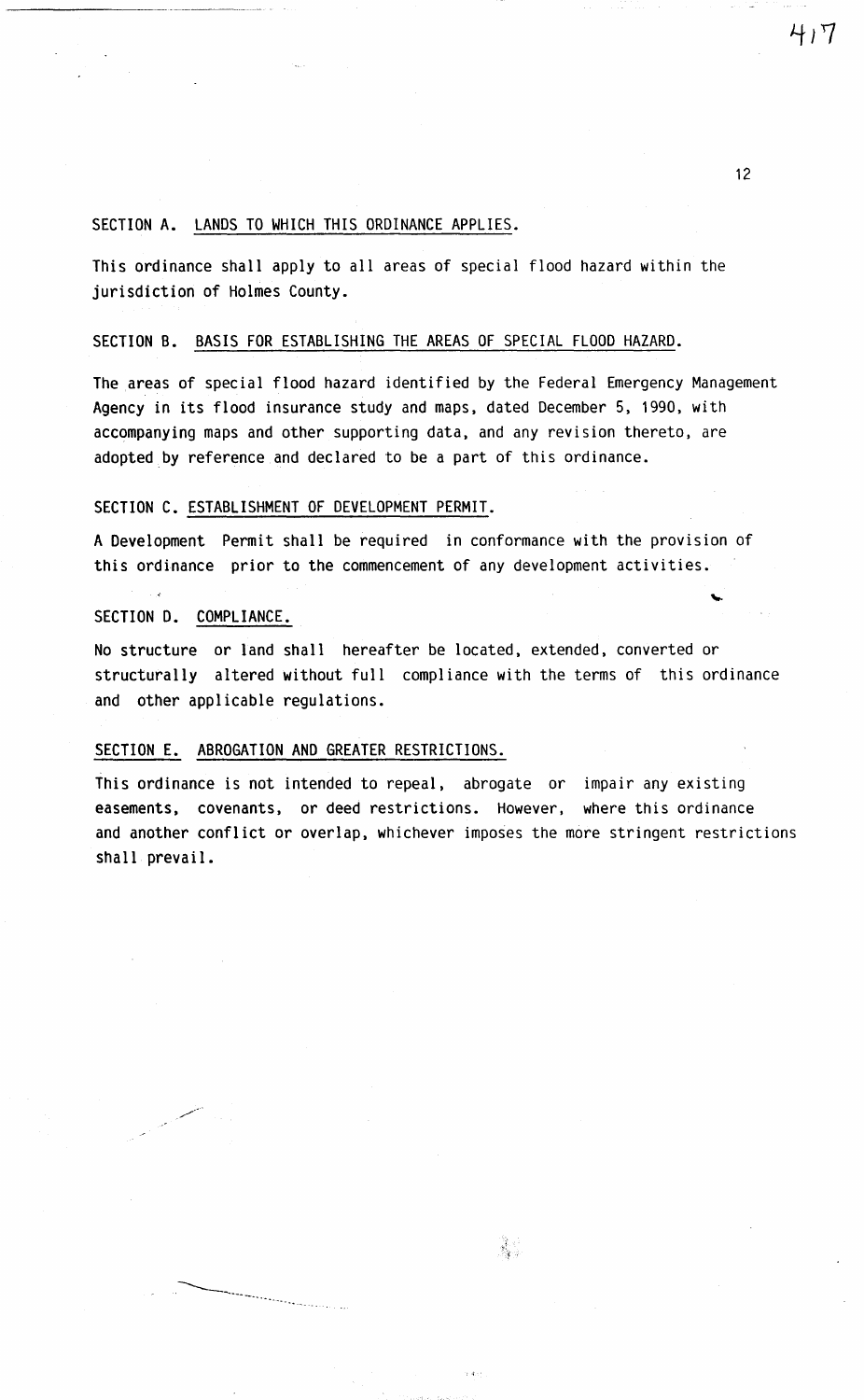

i *!*  I

## SECTION F. INTERPRETATION.

In the interpretation and application of this ordinance all provisions shall be:

(1) considered as minimum requirements; (2) liberally construed in favor of the governing body, and; (3) deemed neither to limit nor repeal any other powers granted under state statutes.

## SECTION G. WARNING AND DISCLAIMER OF LIABILITY.

The degree of flood protection required by this ordinance is considered reasonable for regulatory purposes and is based on scientific and engineering consideration. Larger floods can and will occur on rare occasions. Flood heights may be increased by man-made or natural causes. This ordinance does not imply that land outside the areas of special flood hazard or uses permitted within such areas will be free from flooding or flood damages. This ordinance shall not create liability on the part of Holmes County or by any officer or employee thereof for any flood damages that result from reliance on this ordinance or any administrative decision lawfully made thereunder.

### SECTION H. PENALTIES FOR VIOLATION.

Violtation of the profision of this ordinance or failure to comply with any of its requirements, including violation of conditions and safeguards established in connection with grants of variance or special exceptions, shall constitute a misdemeanor. Any person who violates this ordinance or fails to comply with any of its requirements shall, upon conviction thereof, be fined not more than \$1,000 or imprisoned for not more than 365 days, or both, and in addition, shall pay all costs and expenses involved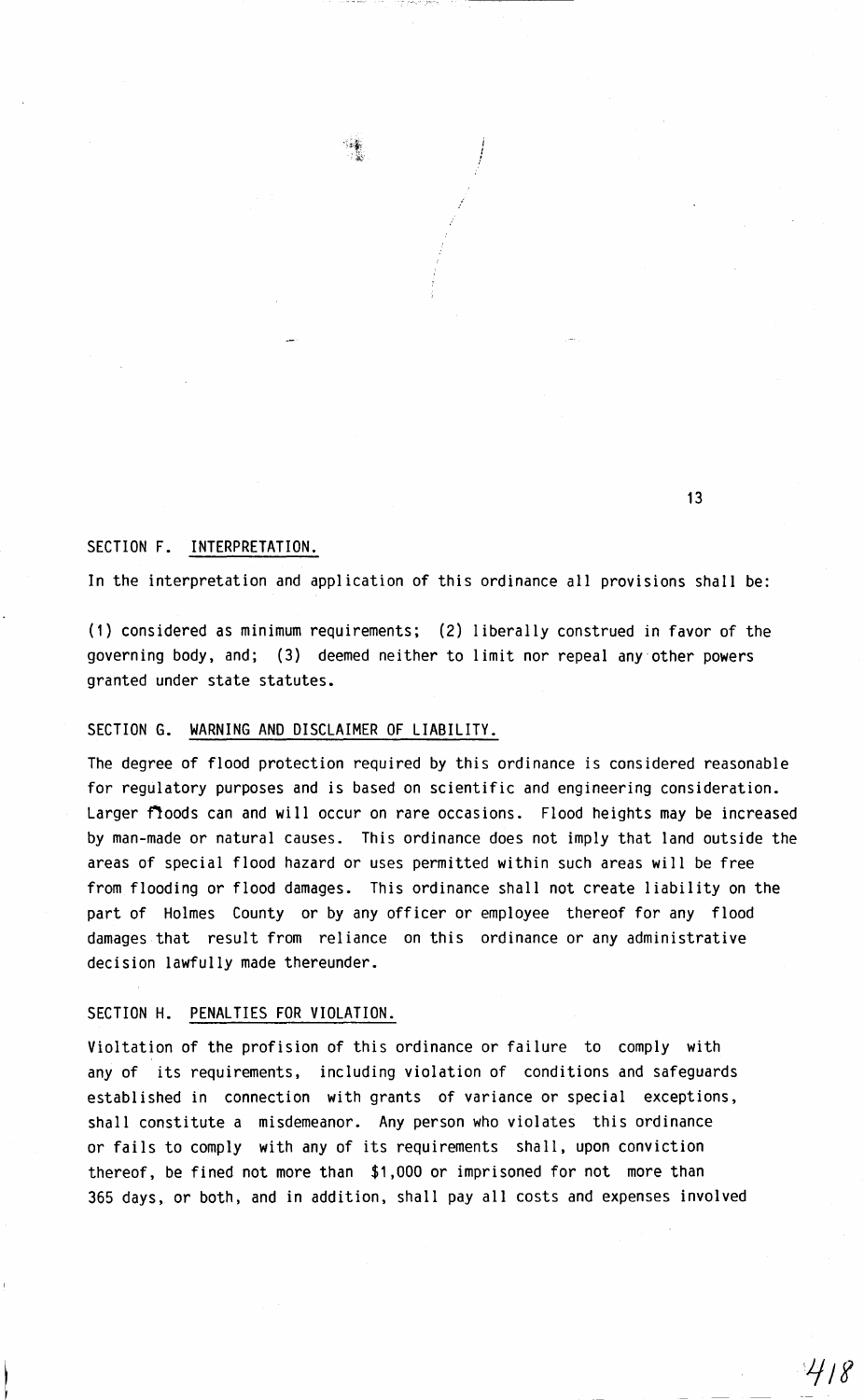419

in the case. Each day such violation continues shall be considered a separate offense. Nothing contained shall prevent the Holmes County Board of County Commissioners from taking such other lawful actions as is necessary to prevent or remedy any violation.

ARTILCE 4. ADMINISTRATION.

SECTION A. DESIGNATION OF COUNTY BUILDING INSPECTOR.

The County Building Inspector is hereby appointed to administer and implement the provisions of this ordinance.

#### SECTION 8. PERMIT PROCEDURES.

Application for a Development Permit shall be made to the County Building Inspector on forms furnished by him or her prior to any development activities, and may include, but not be limited to, the following plans in duplicate drawn to scale showing the nature, location, dimensions and elevations of the area in question; existing or proposed structures, earthen fill, storage of materials or equipment, drainage facilities, and the location of the foregoing. Specifically, the following information is required:

(1) Application Stage.

- (a) Elevation in relation to mean sea level of the proposed lowest floor (including basement) of all buildings;
- (b) Elevation in relation to mean sea level to which any nonresidential building will be flood-proofed;

en British<br>Titulo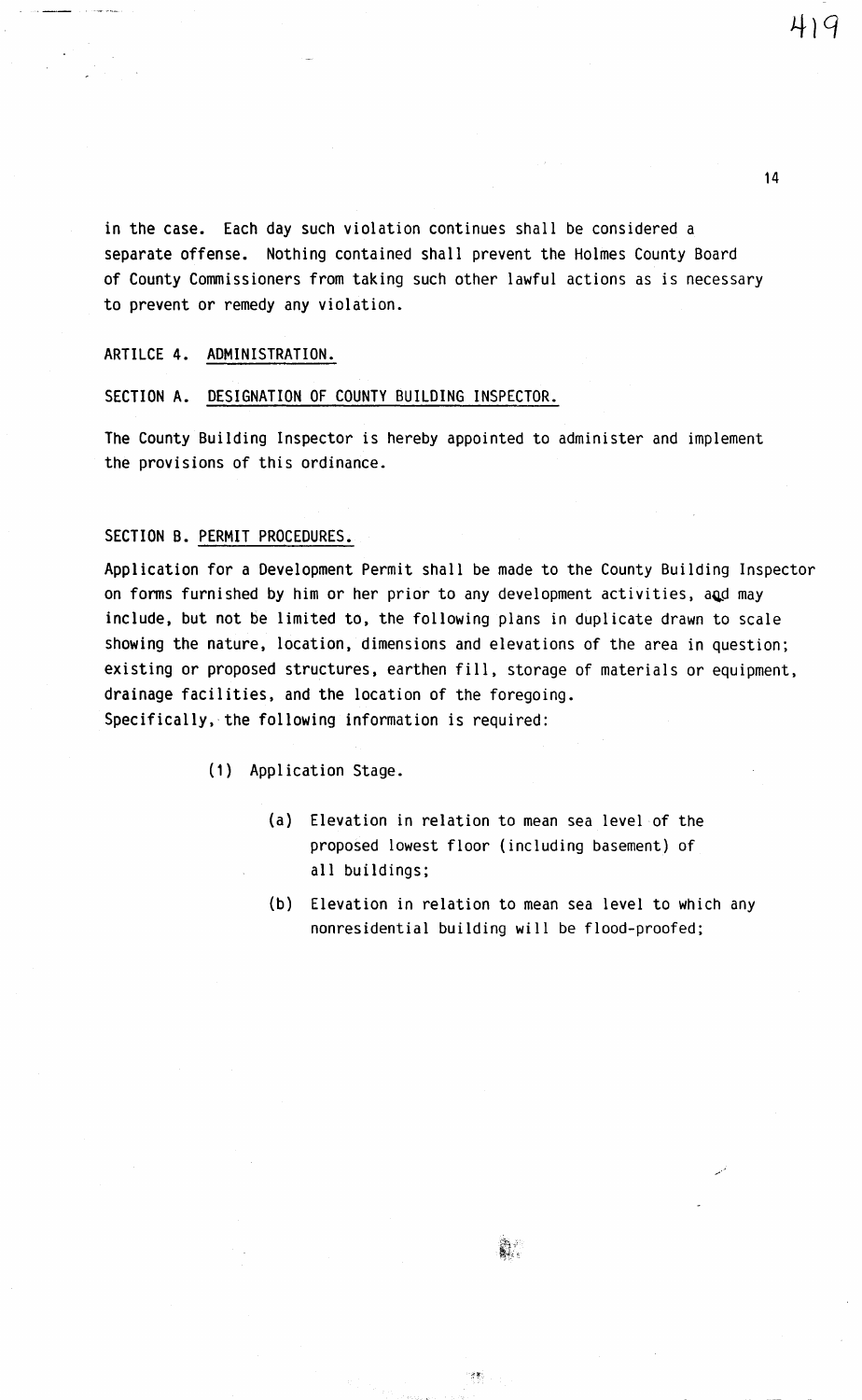- (c) Certificate from a registered professional engineer or architect that the non-residential flood-proofed building will meet the flood-proofing criteria in Article 5, Section 8(2).
- (d) Description of the extent to which any watercourse will be altered or relocated as result of proposed development, and;

المجاورة أبائك المرورية

(2) Construction stage.

Provide a floor elevation or flood-proofing certification after the lowest floor is completed. Upon placement of the lowest floor, or flood-proofing by whatever construction means, whichever is applicable, it shall be the duty of the permit holder to submit to the County Building a certification of the elevation of the lowest floor, floodproofed elevation whichever is applicable, as built, in relation to mean sea level. Said certification shall be prepared by or under the direct supervision of a registered land surveyor or professional engineer and certified by same. When flood-proofing is utilized for a particular building, said certification shall be prepared by or under the direct supervision of a professional engineer or architect and certified by same. Any work undertaken prior to submission of the certification shall be at the permit holder's risk. The County Building Inspector shall review the floor elevation survey data submitted. Deficiencies detected by such review shall be corrected by the permit holder immediately and prior to further progressive work being permitted to proceed. Failure to submit the survey or failure to make said corrections required hereby, shall be cause to issue a stop-work order for the project.

15

-------------'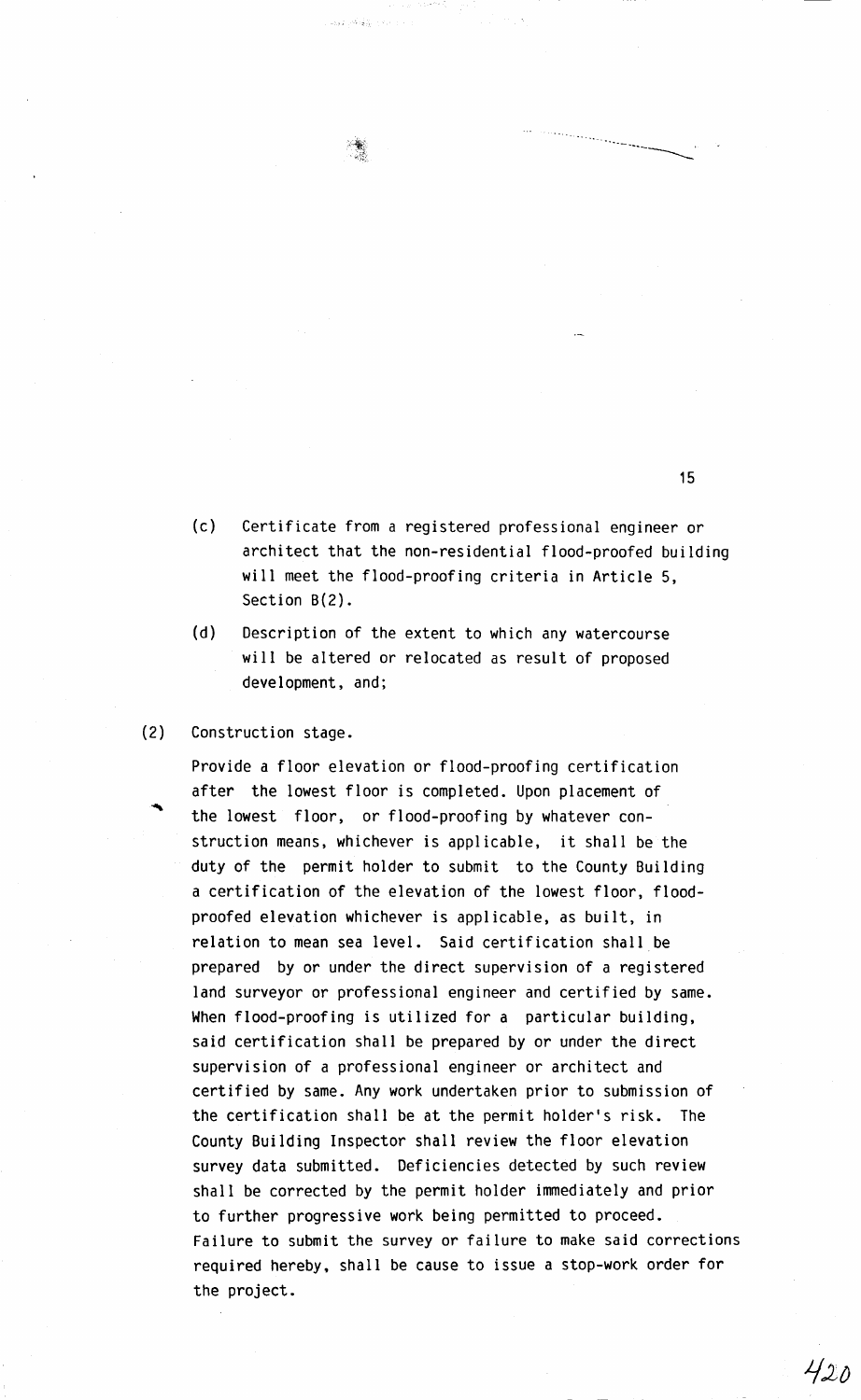SECTION C. DUTIES AND RESPONSIBILITIES OF THE COUNTY BUILDING INSPECTOR. Duties of the County Building Inspector shall include, but not be limited to:

- (1) Review all development permits to assure that the permit requirements of this ordinance have been satisfied;
- (2) Advise permittee that additional federal or state permits may be required, and if specific federal or state requirements are known. require that copies of such permits by provided and maintained on file.with the development permit.
- (3) Notify adjacent communities and the Florida Department of Community Affairs and the Florida Department of Environmental Regulations prior to any alteration or relocation of watercourse, and submit evidence of such notification to the Federal Emergency Management Agency.
- (4) Assure that maintenance is provided within the altered or relocated portion of said watercourse so that the flood-carrying capacity is not dimished.
- (5) Verify and record the actual elevation (inrelation to mean sea level) of the lowest floor (including basement} of all new or substantially improved buildings, in accordance with Article 4, Section  $B(2)$ .
- (6) Verify and record the actual elevation (in relation to mean sea level) to which the new or substantially improved buildings have been flood-proofed in accordance with Article 4, Section B(2).
- (7) When flood-proofing is utilized for a particular building, the County Building Inspector shall obtain certification from a registered professional engineer or architect, in accordance with Article 5, Section B(2).
- (8) Where interpretation is needed as to the exact location of boundaries of the areas of special flood hazard (for example where there appears to be conflict between a mapped boundary and actual field conditions} the County Building Inspector shall make the necessary interpretation. The person contesting the location of the boundary shall be given a reasonable

 $1$  (its)

16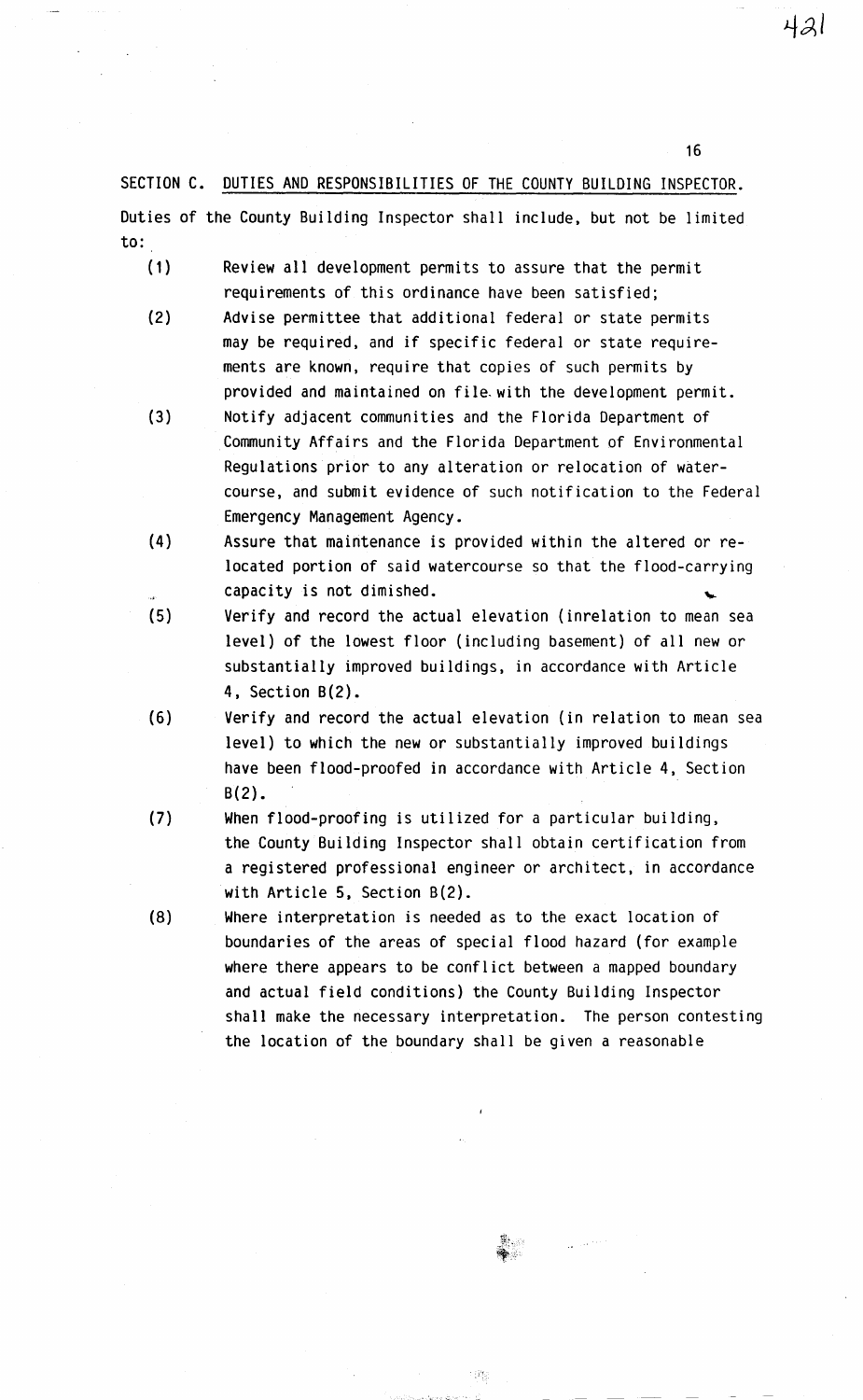opportunity to appeal the interpretation as provided in this article.

(9) When base flood elevation data or floodway data have not been provided in accordance with Article 3, Section B, then the County Building Inspector shall obtain, review and reasonably utilize any base flood elevation and floodway data available from a federal, state or other source, in order to administer the provisions of Article 5.

د پر ۱۳۷۸ کې ۱۳۹۳ کال کې په په کال د ۱۳۹۷ کې د د ۱۳۹۷ ک

(10) All records pertaining to the provisions of this ordiance shall be maintained in the office of the County Building Inspector and shall be open for public inspection.

# SECTION D. VARIANCE PROCEDURES.

- (1) The Holmes County Appeal Board as established by the Holmes County Board of County Commissioners shall hear and decide appeals and requests for variances from the requirements of this ordinance.
- (2) The Holmes Appeal Board shall hear and decide appeals when it is alleged there is an error in any requirement, decision, or determination made by the County Building Inspector in the enforcement or administration of this ordinance.
- (3) Any person aggrieved by the decision of the Holmes County Appeal Board or any taxpayer may appeal such decision to the Circuit Court, as provided in Florida Statutue.
- (4) Variances may be issued for the repair or rehabilitation of historic structures (see definition) upon a determination that the proposed repair or rehabilitation will not preclude the structure's continue designation as a historic structure and the variance is the minimum to preserve the historic character and design of the structure.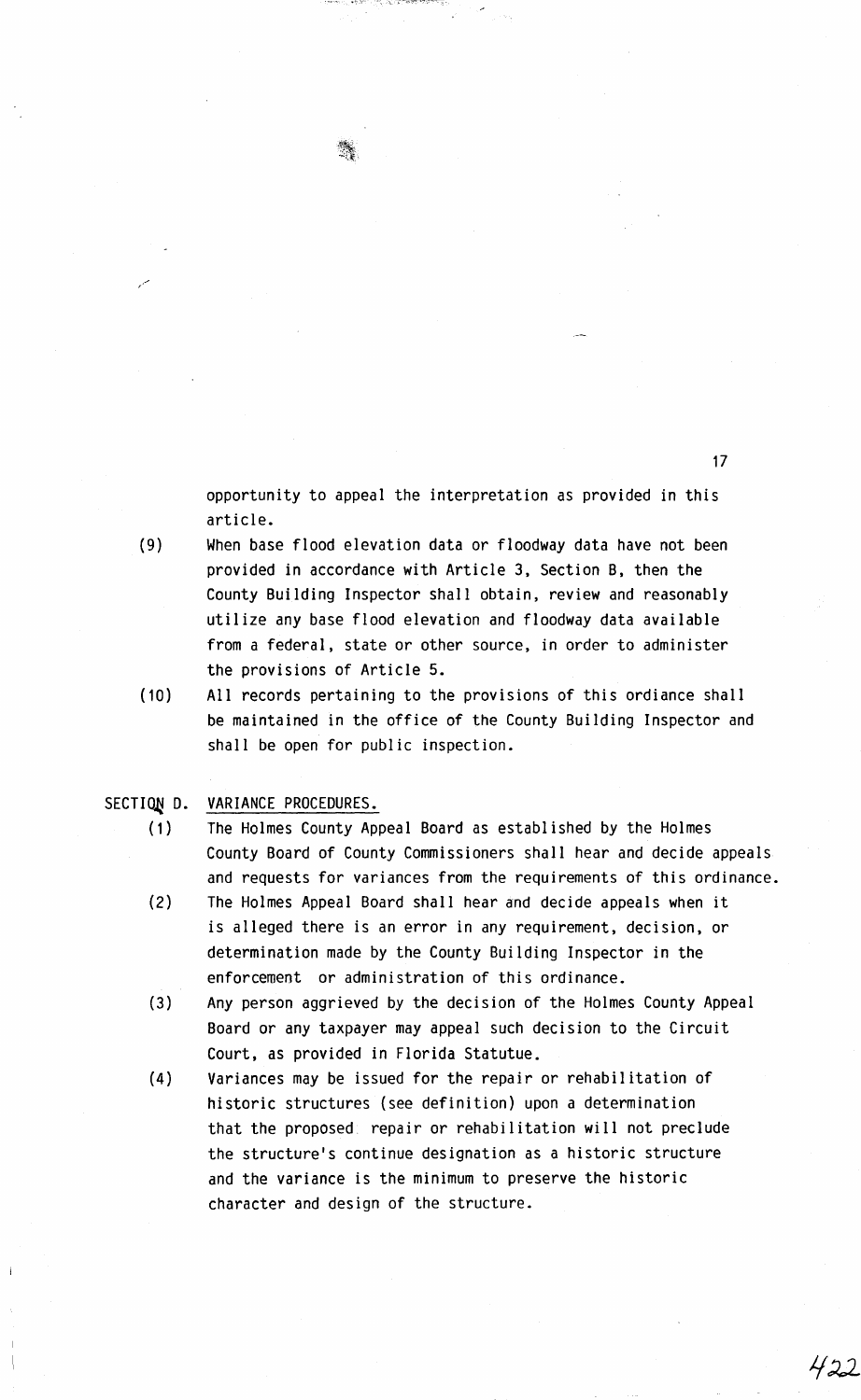- (5) In passing upon such applications, the Holmes County Appeal Board shall consider all technical evaluations, all relevant factors, all standards specified in other sections of this ordinace, and;
	- (a) the danger that materials may be swept onto other lands to the injury of others;
	- (b) the danger to life and property due to flooding or erosion damages;
	- (c) the susceptibility of the proposed facility and its contents to flood damage and the effect of such damage on the individual owner;
	- (d) the importance of the services provided by the proposed facility to the community;
	- (e) the necessity of the facility to a waterfront, in the case of a functionally dependent facility;
	- (f) the availability of alternative locations, not subject to flooding or erosion damage, for the proposed use;
	- (g) the compatibility of the proposed use with existing and anticipated development;
	- (h) the relationship of the proposed use to the comprehensive plan and floodplain management program for that area;
	- (i) the safety of access to the property in times of flood for ordinary and emergency vehicles;

₿.

詞數

 $\mathcal{L}_{\mathcal{A}}$ 

计群数据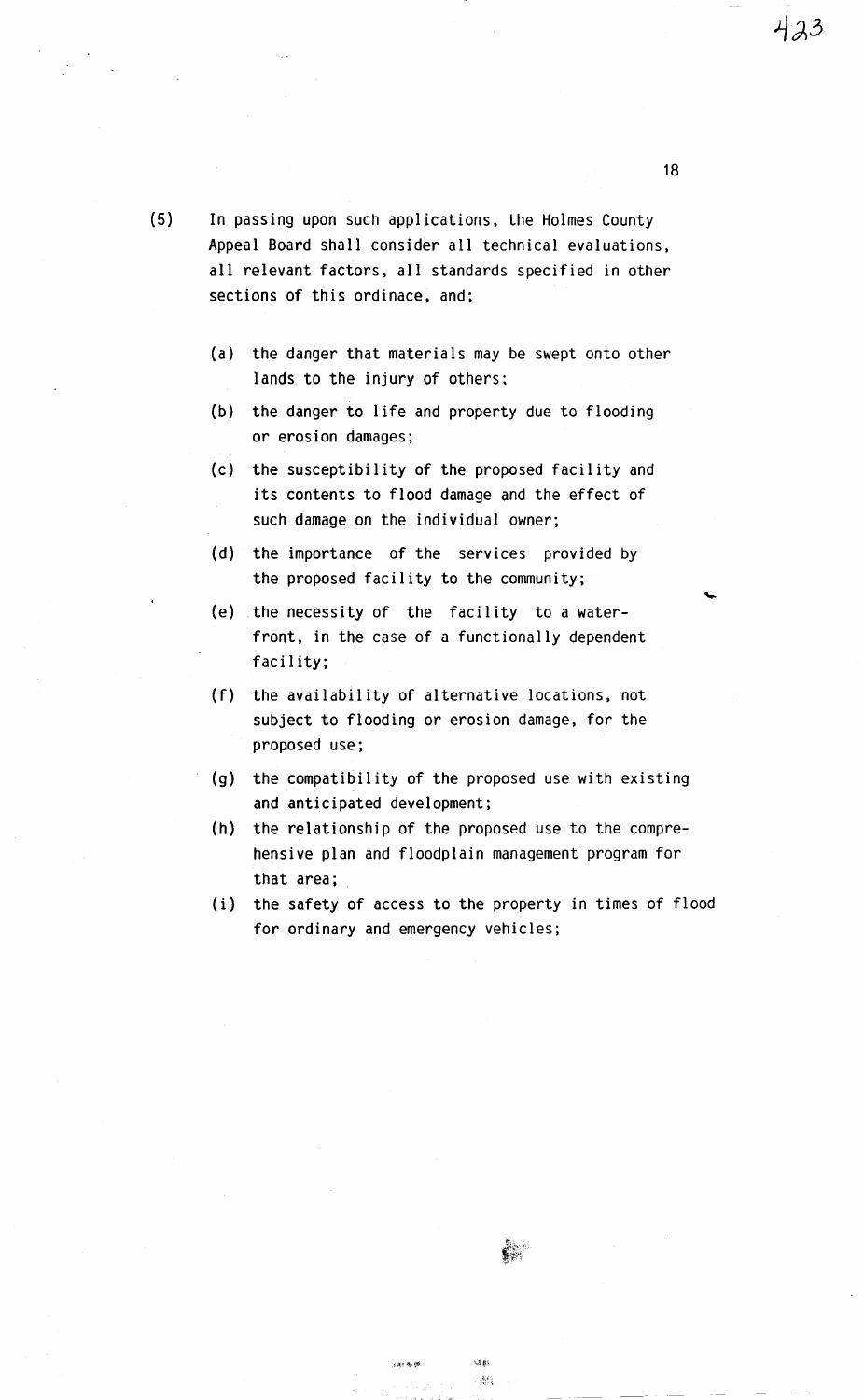- (j) the expected heights, velocity, duration, rate of rise and sediment transport of the flood waters and the effects of wave action, if applicable, expected at the site, and;
- (k) the costs of providing governmental services during and after flood conditions including maintenance and repair of public utilities and facilities such as sewer, gas electrical, and water systems, and streets and bridges.
- (6) Upon consideration of the factors listed above, and the purposes of this ordinance, the Holmes County Appeal Board may attach such conditions to the granting of variances as it deems necessary to further the purposes of this ordinance,
- ( 7) Variances shall not be issued within any designated floodway if any increase in flood levels during the base flood discharge would result.
- (8) Conditions for Variances:
	- (a) Variances shall only be issued upon a determination that the variance is the minimum necessary, considering the flood hazard, to afford relief; and in the instance of a historical building, a determiation that the variance is the minimum necessary so as not to destroy the historic character and design of the building;
	- (b) Variances shall only be issued upon (i) a showing of good and sufficient cause, (ii) a determination that failure to grant the variance would result in exceptional hardship, and; (iii) a determination that the granting of a variance will not result in increased flood heights, additional threats to public safety, extraordinary public expense, create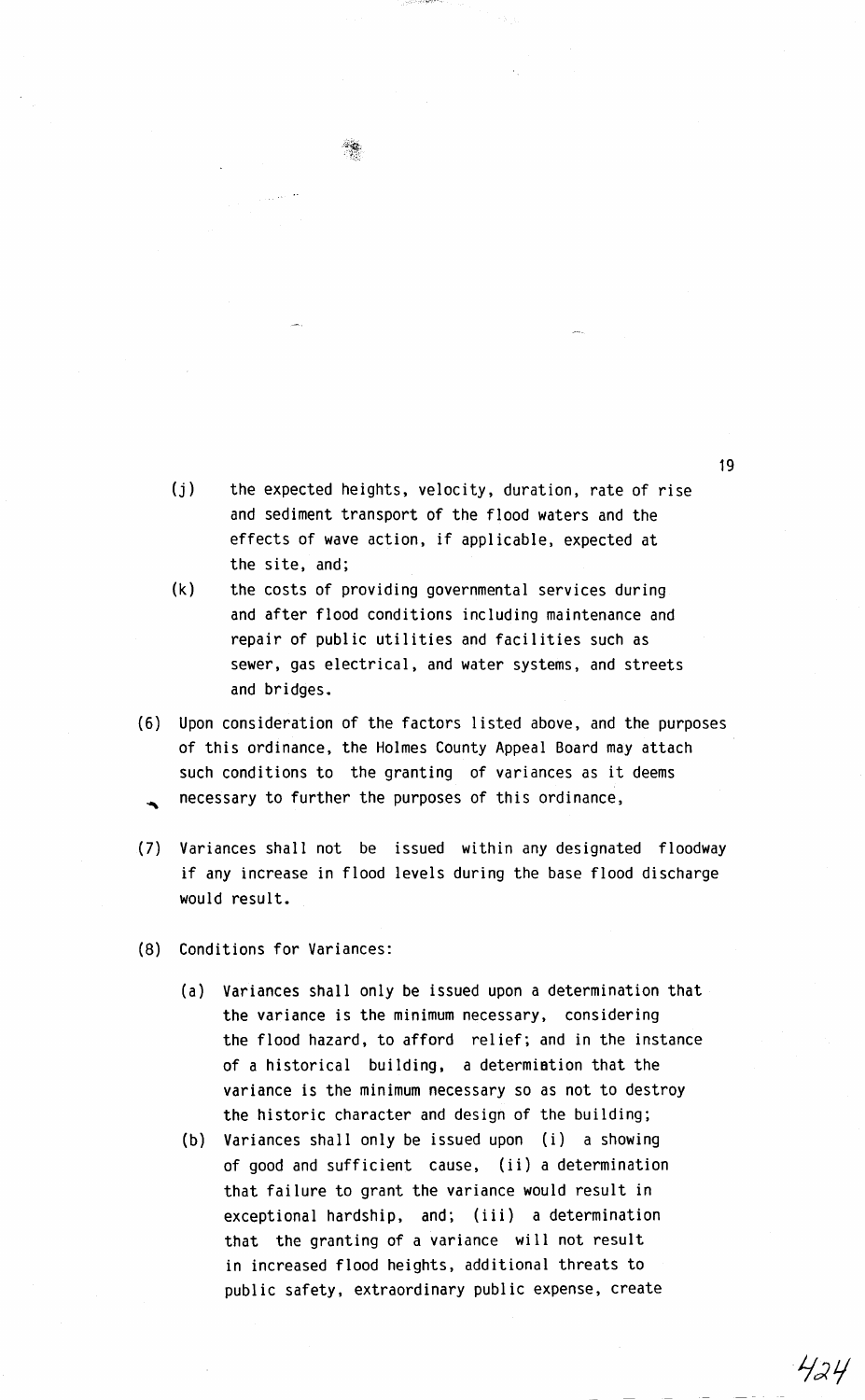nuisance, cause fraud on or victimization of the public, or conflict with existing local laws or ordinances,

20

(c) Any applicant to whom a variance is granted shall be given written notice specifying the difference between the base flood elevation and the elevation to which the building is to be built and stating that the cost of flood insurance will be commensurate with the increased risk resulting from the reduced lowest floor elevation.

(d) The County Building Inspector shall maintain the records of all appeal actions and report any variances to the Federal Emergency Agency upon request.

## ARTICLE 5. PROVISIONS FOR FLOOD HAZARD REDUCTION.

SECTION A. GENERAL STANDARDS.

In all areas of special flood hazard the following provisions are required:

- (1) New construction and substantial improvements shall be anchored to prevent flotation, collapse or lateral movement of the structure;
- (2) Manufactured homes shall be anchored to prevent flotation, collapse, or lateral movement. Methods of anchoring may include, but are not limited to, use of over-the-top or frame ties to ground anchors. This standard shall be in addition to and consistent with applicable state requirements for resisting wind forces.
- (3) New construction and substantial improvement shall be constructed with materials and utility equipment resistant to flood damage;

I { I

i

馕料

 $\Delta\leq\delta\leq\infty$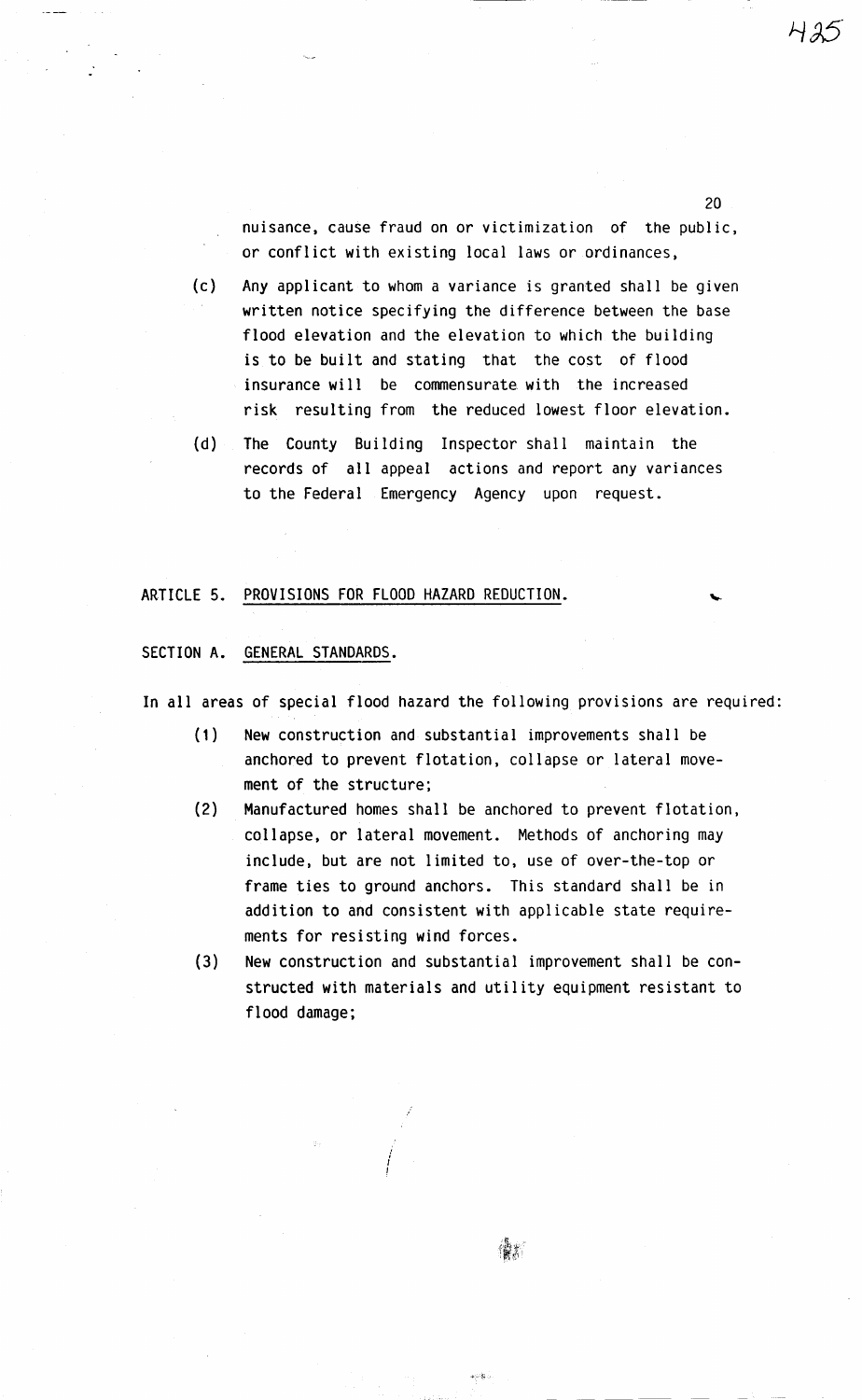$(7)$ (4) New construction or substantial improvements shall be constructed by methods and practices that minimize flood damage; and/or located so as to prevent water from entering or accumulating within the components during conditions of flooding. (6) New and replacement water supply systems shall be designed to minimize or eliminate infiltration of flood waters into the system; New and replacement sanitary sewage systems shall be designed to minimize or eliminate infiltration of flood waters into the systems and discharges from the systems into flood waters; (8) On-site waste disposal systems shall be located and constructed to avoid impairment to them or contamination from them during flooding, and; (9) Any alteration, repair, reconstruction or improvements to a building which is in compliance with the provisions of this ordinance, shall meet the requirements of "new construction'' as contained in this ordinance. (10) Any alteration, repair, reconstruction or improvements to a building which is not in compliance with the provisions of this ordinance, shall be

undertaken only if said non-conformity is not

furthered, extended, or replaced.

- 
- (5) Electrical, heating, ventilation, plumbing, air conditioning equipment, and other service facilities shall be designed

verstijde Moendmag o

426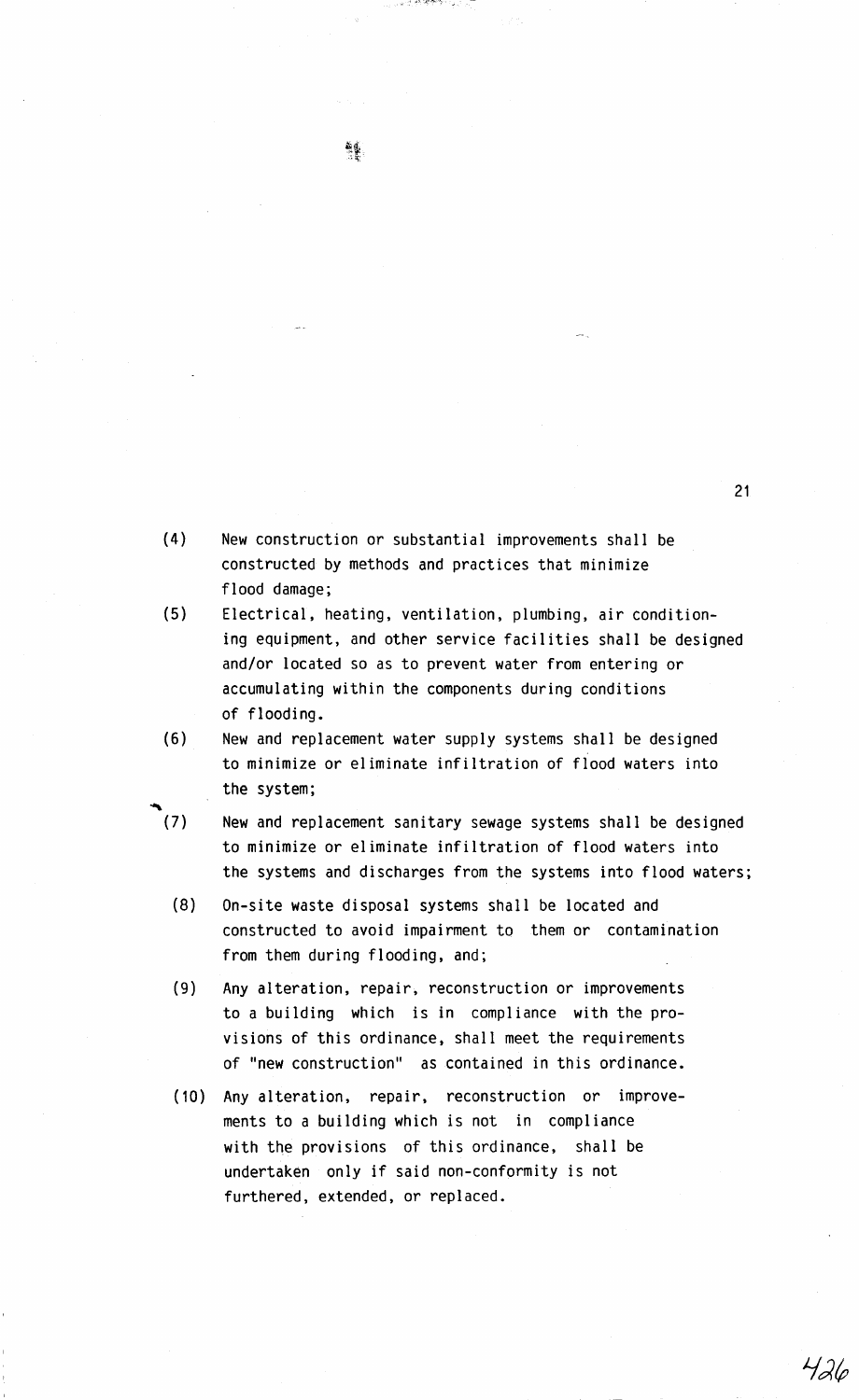### SECTION B. SPECIFIC STANDARDS.

In all areas of special flood hazard where base flood elevation data have been provided, as set forth in Article 3, Section, B of Article 4, Section C (11), the following provisions are required:

- (1) Residential Construction. New construction or substantial improvement of any residential building (or manufactured home) shall have the lowest floor, including basement elevation. Should solid foundation perimeter walls be used to elevate a structure, openings sufficient to facilitate the unimpeded movements of flood waters shall be provided in accordance with standards of Article 5, Section B (3).
- (2) Non-Residential Construction. New construction or substantial improvement of any commercial, industrial, or non-residential building (or manufactured home) shall have the lowest floor, including basement, elevated no lower than ( O feet) above the level of the base flood elevation. Buildings located in all A-zones may be flood-proofed in lieu of being elevated provided that all areas of the building below the required elevation are water tight with walls substantially ,impermeable to the passage of water, and use structural components having the capability of resisting hydrostatic and hydrodynamic loads and the effect of buoyancy. A registered professional engineer or architect shall certify that the standards of this subsection are satisfied. Such certification shall be provided to the official as set forth in Article 4, Section C (9).

 $427$ 

: ··~·-!:·; *W* -:·:.qr· ... } .. ,: ~H ~! .i , -c . ~ \_],, ~ ... '-"

للمستنقذ والمتحاجمة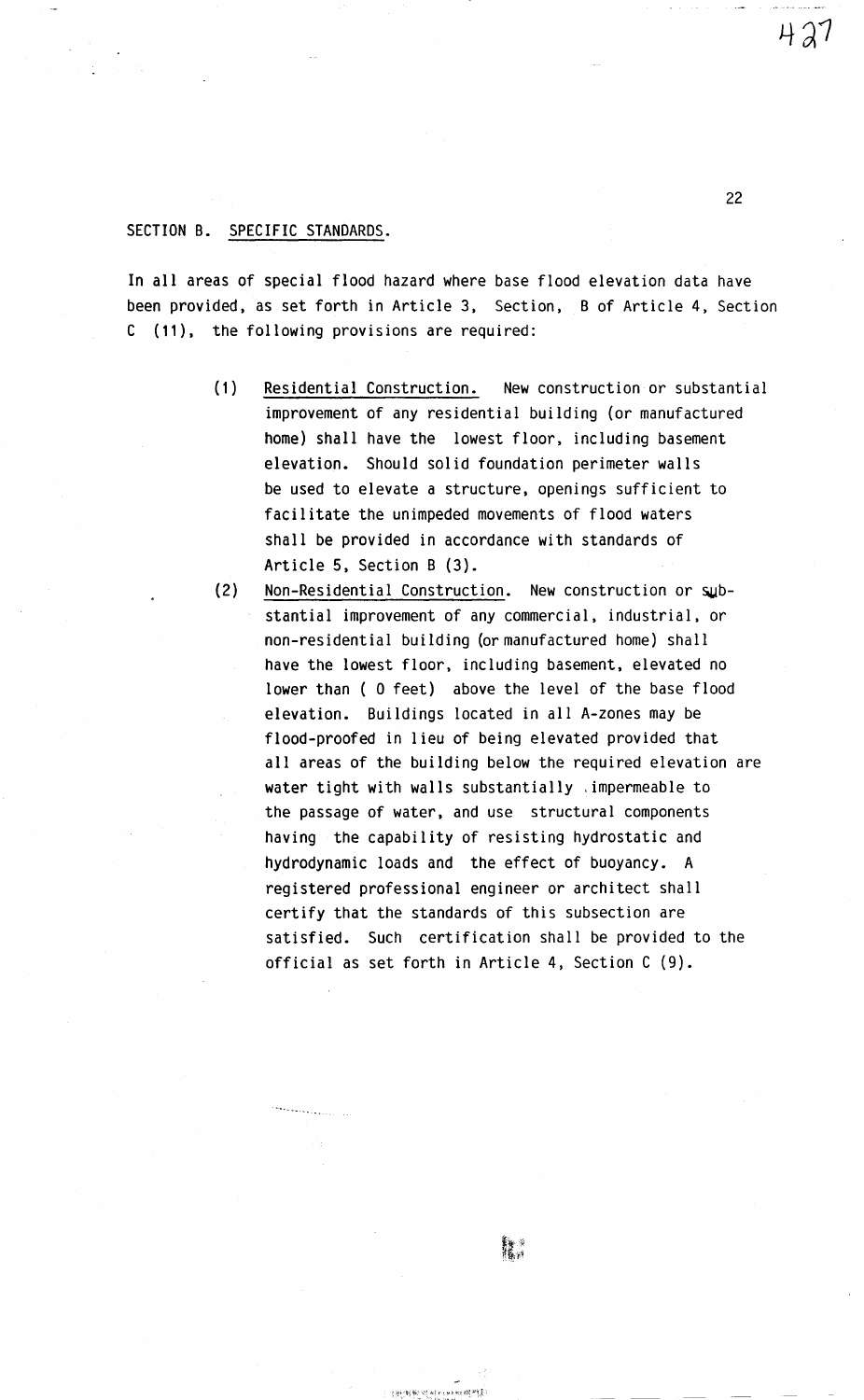(3) Elevated Buildings. New construction or substantial improvements of elevated buildings that include fully enclosed areas formed by foundation and other exterior walls below the base flood elevation shall be designed to preclude finished living space and designed to allow for the entry and exit of floodwaters to automatically equalize hydrostatic flood forces on exterior walls.

 $\mathcal{M}_{\mathcal{S}}$ 

and the second control of the control of the control of the control of the control of the control of the control of the control of the control of the control of the control of the control of the control of the control of t

- (a) Designs for complying with this requirement must either be certified by a professional engineer or architect or meet the following minimum criteria:
	- (i) Provide a minimum of two openings having a total net area of not less than one square inch for every square foot enclosed area subject to flooding;
	- (ii) The bottom of all openings shall be no higher than one foot above grade; and,
	- (iii) Openings may be equipped with screens, louvers, valves or other coverings or devices provided they permit the automatic flow of floodwaters in both direction.
- (b) Access to the enclosed area shall be the minimum necessary to allow for parking of vehicles (garage door) or limited storage of maintenance equipment used in connection with the premises (standard exterior door) or entry to the living area (stairway or elevator); and
- (c) The interior portion of such enclosed area shall not be partitioned or finished into separate rooms.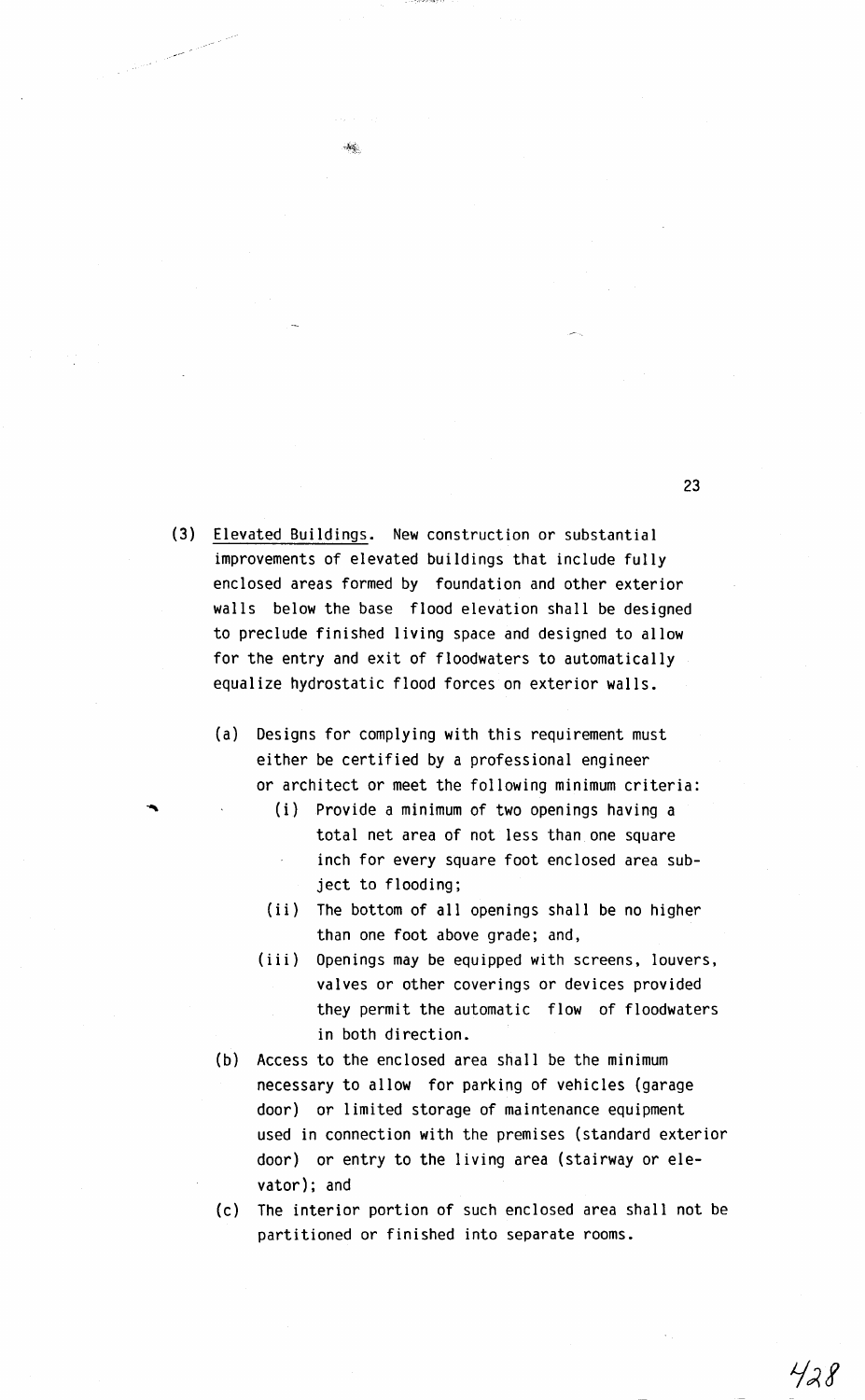## (4) Standards for Manufactured Homes and Recreational Vehicles.

-------- ~~-~--- -~

- (a) All manufactured homes placed, or substantially improved, on individual lots or parcels, in expansions to existing manufactured home parks or subdisivions, or in substantially improved manufactured home parks or subdivisions, must meet all the requirements for new construction, including elevation and anchoring.
- (b) All manufactured homes placed or substantially improved in an existing manufactured home park or subdivision must be elevated so that:
	- (i) The lowest floor of the manufactured home is elevated no lower than Ten (10) feet above the level of the base flood elevation, or
	- (ii) The manufactured home chassis is supported by reinforced piers or other foundation elements of at least an equivalent strength, of no less than 36 inches in height above grade.
	- (iii) The manufactured home must be securely anchored to the adequately anchored foundation system to resist flotation, collapse and lateral movement.
	- (iv) In an existing manufactured home park or subdivision on which a manufactured home has incurred "substantial damage" as the result of a flood, any manufactured home placed or substantially improved must meet the standards of Article 5, Section  $B(4)(b)(i)$  and (iii) above.
- (c) All recreational vehicles placed on sites must either:
	- (i) Be fully licensed and ready for highway use, or
	- (ii) The recreational vehicle must meet all the requirements for new construction, including anchoring and elevation requirements of Article 5, Section B  $(4)(a)$  or  $(b)(i)$ and (iii), above.

24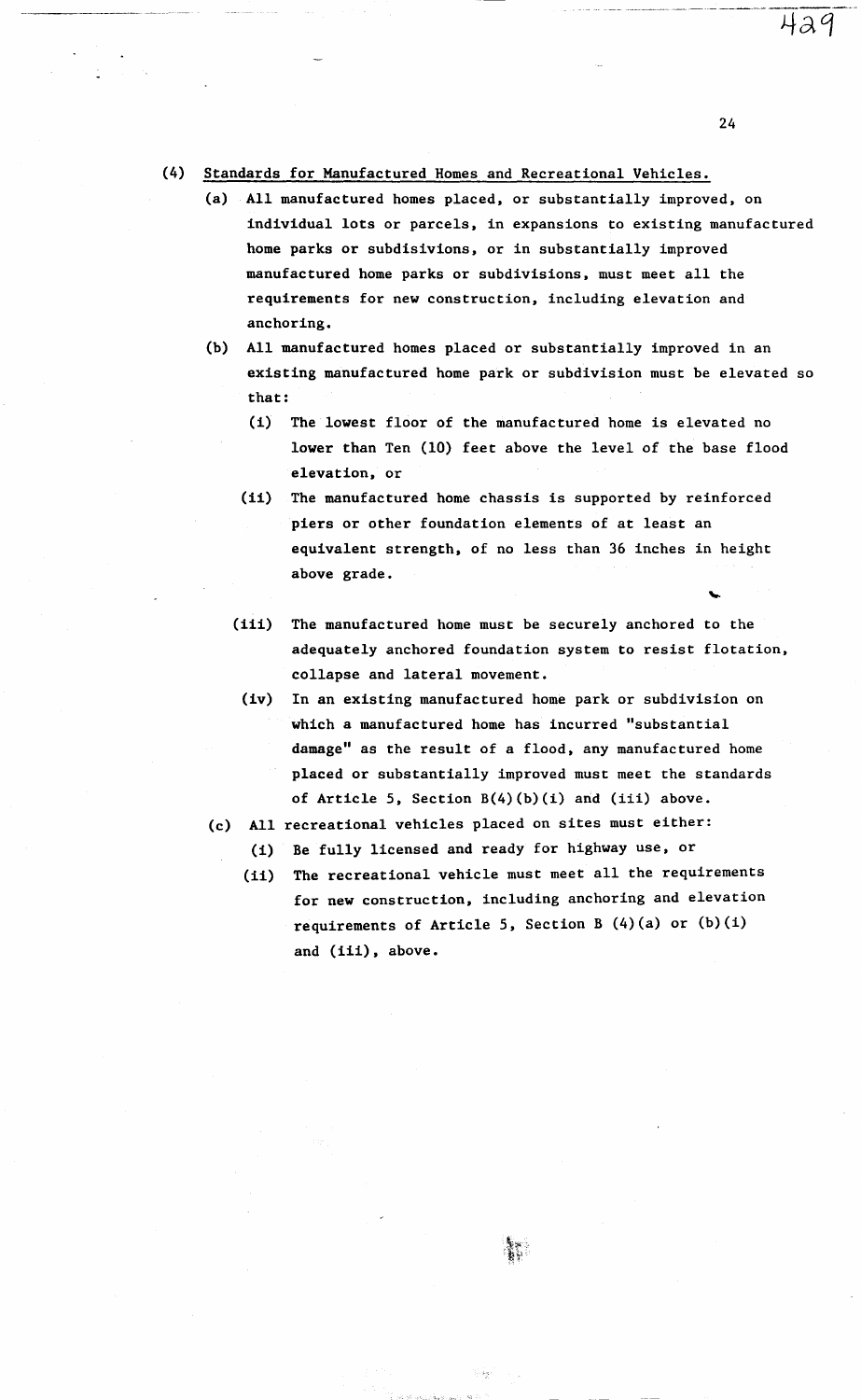A recreational vehicle is ready for highway use if it is on its wheels or jacking system, is attached to the site only by quick disconnect type utilities and security devices and has no permanently attached structures.

25

- (5) Floodways. Located within areas of special flood hazard established in Article 3, Section B, are areas designated as floodways. Since the floodways is an extremely hazardous area due to the velocity of flood waters which carry debris, potential projectiles and has erosion potential, the following provisions shall apply:
	- (a) Prohibit encroachments, including fill, new construction, substantial improvements and other developments unless certification (with supporting technical data) by a registered professional engineer is provided demonstrating that encroachments shall not result in any increase in flood levels during occurrence of the base flood discharge;
	- (b) If Article 5, Section B(5)(a) is satisfied, all new construction and substantial improvements shall comply with all applicable flood hazard reduction provisions of Article 5.
	- (c) Prohibit the placement of manufactured homes (mobile homes), except in an existing manufactured homes (mobile homes) park or subdivision. A replacement manufactured home may be placed on a lot in an existing manufactured home park or subdivision provided the anchoring standards of Article 5, Section A(2), and the elevation standards of Article 5, Section B(l) and the encroachment standards of Article 5, Section B(5)(a), are met.

SECTION C. STANDARDS FOR STREAMS WITHOUT ESTABLISHED BASE FLOOD ELEVATION AND/OR FLOODWAYS.

 $\hat{v}$ 

 $\frac{\partial \varphi(x,y,z,t)}{\partial z^2} \frac{1}{\partial z^2} \sum_{i=1}^n \frac{1}{\lambda_i} \left[ \frac{1}{\lambda_i} \left( \frac{1}{\lambda_i} \right)^2 \right] \left( \frac{1}{\lambda_i} \right)^2 \left( \frac{1}{\lambda_i} \right)^2 \left( \frac{1}{\lambda_i} \right)^2 \left( \frac{1}{\lambda_i} \right)^2 \left( \frac{1}{\lambda_i} \right)^2 \left( \frac{1}{\lambda_i} \right)^2 \left( \frac{1}{\lambda_i} \right)^2 \left( \frac{1}{\lambda_i} \right)^2 \left( \frac{1}{\lambda_i} \right$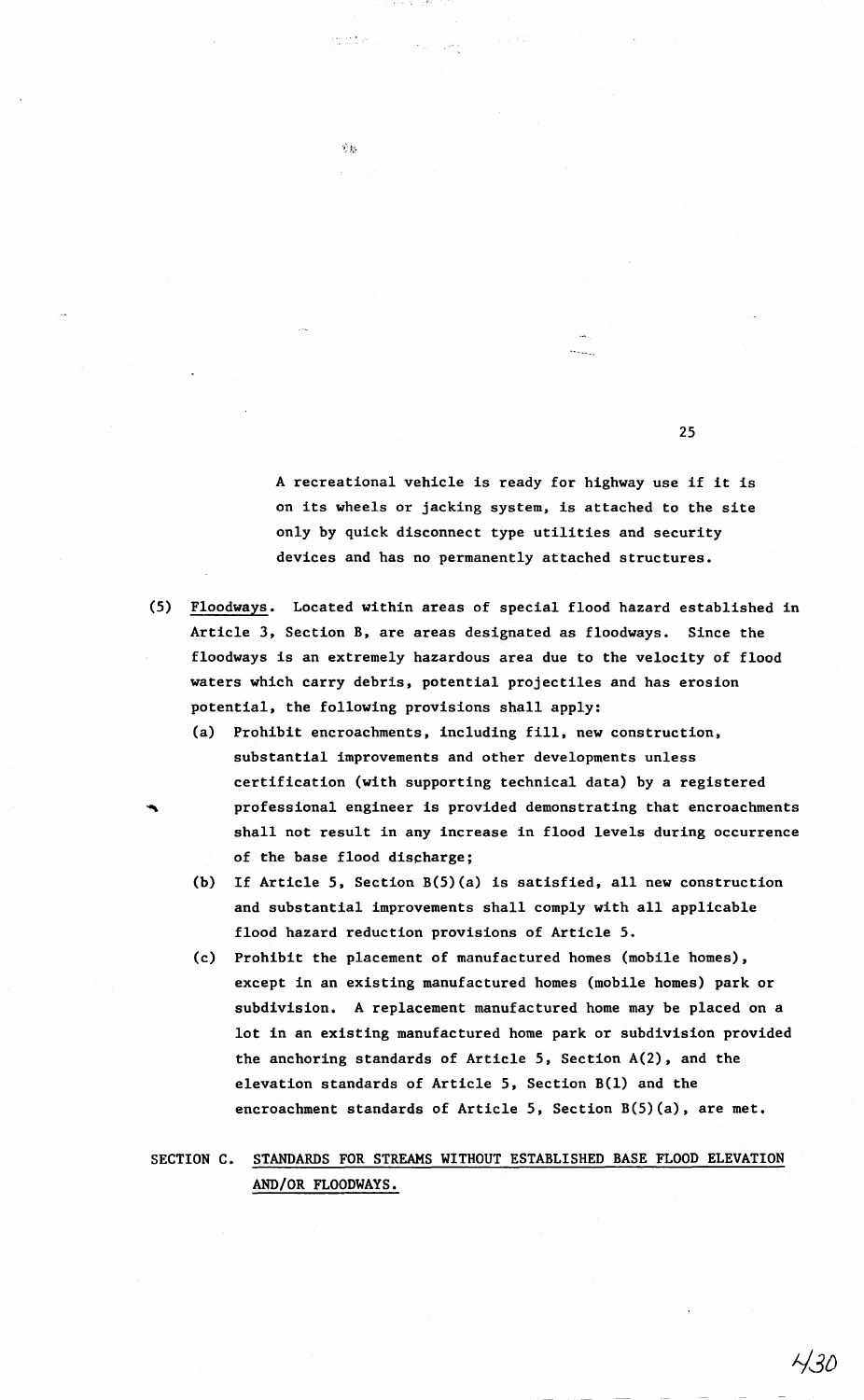Located within the areas of special flood hazard established in Article 3, Section B, where streams exist but where no base flood data has been provided or where bas flood data has been provided without floodways, the following provisions apply:

- (1) No encroachments, including fill material or structures shall be located within areas of special flood hazard, unless certification by a registered professional engineer is provided demonstrating that the cumulative effect of the proposed development, when combined with all other existing and anticipated development will not increase the water surface elevation of the base flood more than one foot at any point within the community. The engineering certification should be supported by technical data that conforms to standard hydraulic engineering principles.
- (2) New construction or substantial improvements of buildings shall be elevated or flood-proofed to elevations established in accordance with Article 5, Section C(ll).

#### SECTION D. STANDARDS FOR SUBDIVISION PROPOSALS.

- (1) All subdivision proposals shall be consistent with the need to minimize flood damage;
- (2) All subdivision proposals shall have public utilities and facilities such as sewer, gas, electrical and water systems located and constructed to minimize flood damage;
- (3) All subdivision proposals shall have adequate drainage provided to reduce exposure to flood hazards, and;
- (4) Base flood elevation data shall be provided for subdivision proposals and other proposed development (including manufactured home parks and subdivisions) which is greater than the lesser of fifty lots or five acres.